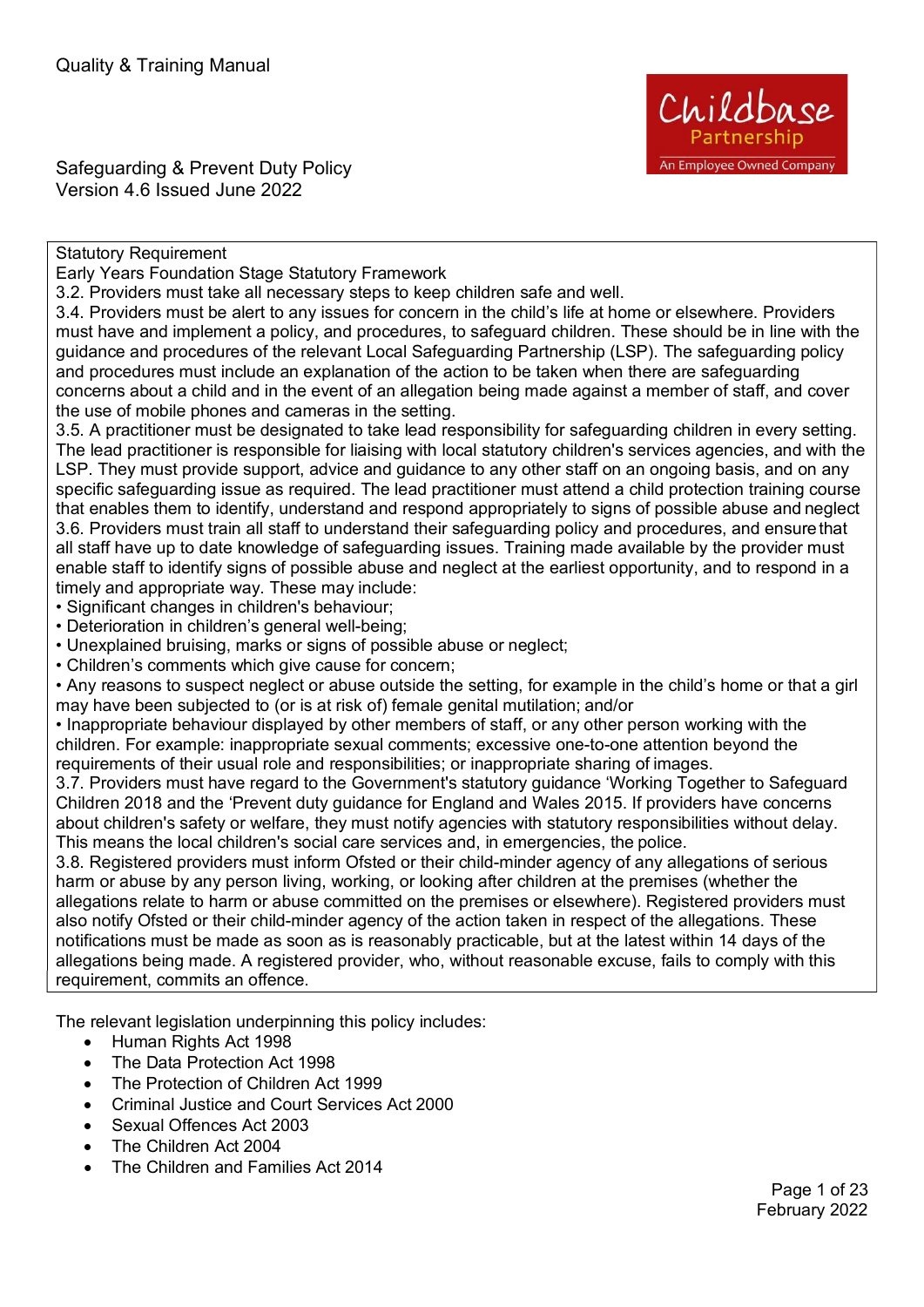

- Statutory Framework for the Early Years Foundation Stage 2021
- Counter Terrorism and Security Act 2015
- Keeping Children Safe in Education (2018)

This policy also has regard for:

- Working Together to Safeguard Children (2018)
- Prevent Duty Guidance (2015)
- Local Authority Safeguarding Partnership procedures
- Female Genital Mutilation act (2003)
- What To Do If You're Worried a Child is Being Abused (2015)
- Keeping Children Safe in Education (2022)

#### **1.0 Policy Statement**

Childbase Partnership recognises our moral and statutory responsibility to safeguard and promote the welfare of the children in our care. We recognise that all children regardless of age, disability, gender, race religion or belief have equal rights to protection. We endeavour to provide a safe environment where children are respected and valued. We are alert to the signs of abuse, neglect and radicalisation and follow our procedures to ensure every child receives the right support and protection which involves reporting concerns relating to individual children. Through day-to-day contact with children, we have the opportunity to note concerns and to work in partnership with families and other professionals. All staff are made aware of the signs and symptoms of abuse and neglect and the action that must be taken should there be any concerns about a child. Whilst this policy highlights the key role staff play in early identification and intervention, the procedures that staff should take and guidance on issues related to child protection it is not exhaustive. Staff should always put the needs and safety of the child at the centre of any decision they need to take. This policy also recognises the importance of adherence to individual LSP requirements and to wider legislation including the Prevent Duty. The policy also covers the action to be taken should there be any concerns regarding the conduct of a member of staff towards a child.

#### **1.1 Our Aims**

- To develop and maintain an ethos in which we 'look out' for children.
- To prevent the impairment of children's health or development and protect children from maltreatment of any form.
- To work effectively with other agencies, ensuring that the needs of children and families are met.
- To have effective systems in place to identify at an early stage, emerging issues and put strategies in place to deal with them.
- To have effective systems in place to react quickly to child protection concerns and ensure that referrals are followed up and acted upon.
- To ensure that all training needs are met and all colleagues are clear about their responsibilities and alert to signs of abuse.
- To foster high quality environments which are welcoming, safe and stimulating where children learn and grow in confidence developing a positive self-image.
- To equip children with the skills they need to look after themselves and to help them to understand how to "stay safe".
- To ensure all children are supported with their physical and mental health.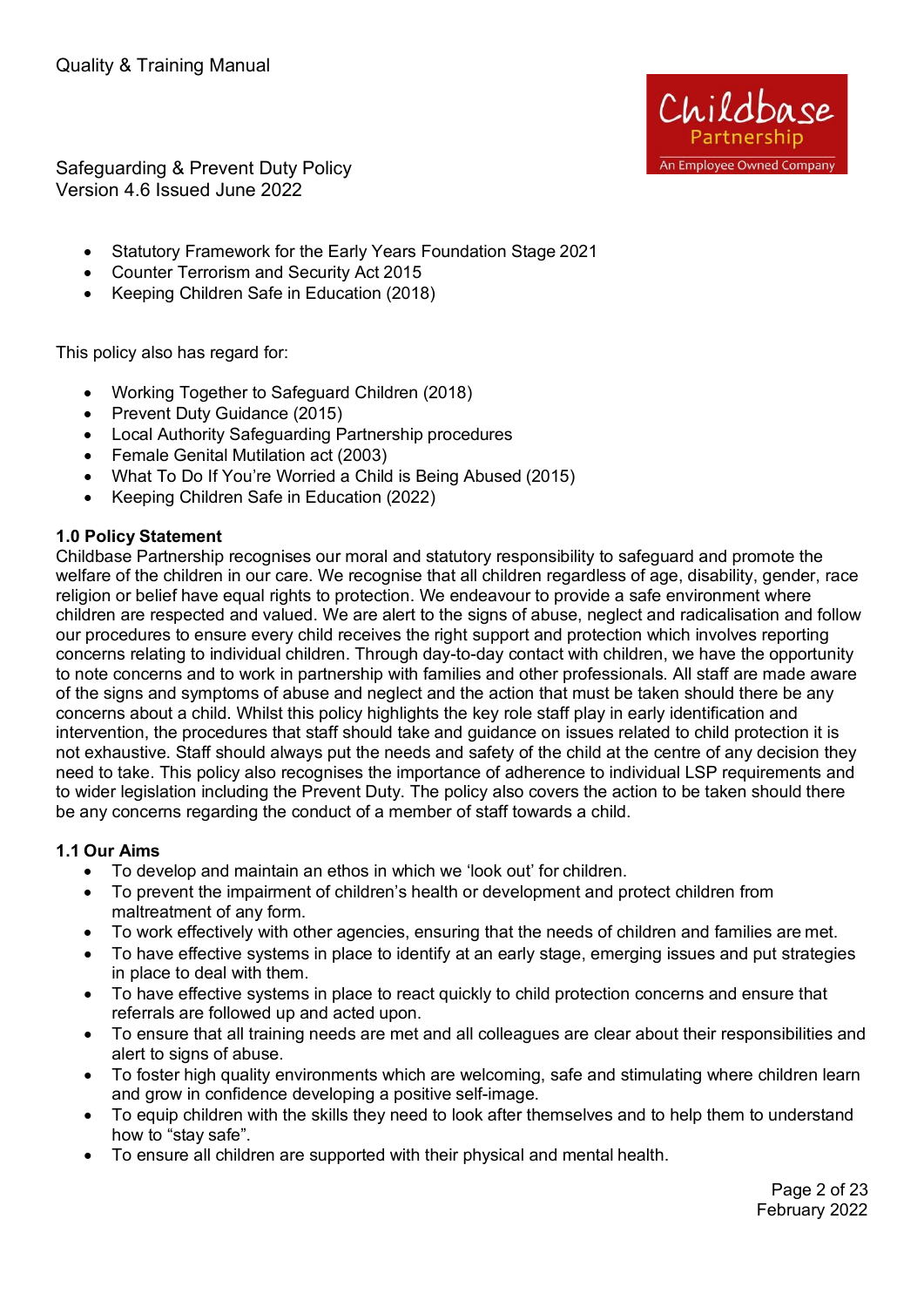

- To provide parents and Colleagues with information to keep children safe online.
- Safeguarding is a wider subject than the elements contained in this policy, therefore it must be read in conjunction with the Local Safeguarding Partnership Procedures and following Childbase Policies and Procedures:
	- Whistle Blowing Policy
	- Mobile Phone and Photographic Devices Policy
	- Safer Recruiting Procedures
	- Childbase Code of Conduct
	- Smoking and Alcohol / Substance Abuse

#### **2.0 Procedure**

1. Suspicion of or disclosure that a child may be at risk.

or

Verbal and written allegation or witnessing a wrongdoing committed by a collegue towards a child.

2. Staff are expected to act immediately to remove the child from the perpertrator within the room. The perpetrator must not be left alone with children.

Act upon any medical requirements and handle the child's needs as a priority.

Immediately inform Management and the Designated Safeguarding Lead (DSL)

3. Management or Designated Safeguarding Lead (DSL) should remove the staff member immediately from duties using "supervised duties" "leave" or "suspension" as appropriate.

4. The incident should be immediately recorded on the CCE001 Form -Safeguarding incident and observation record. No investigation should take place at this stage but CCTV should be immediately checked and arrangements made for this to be saved.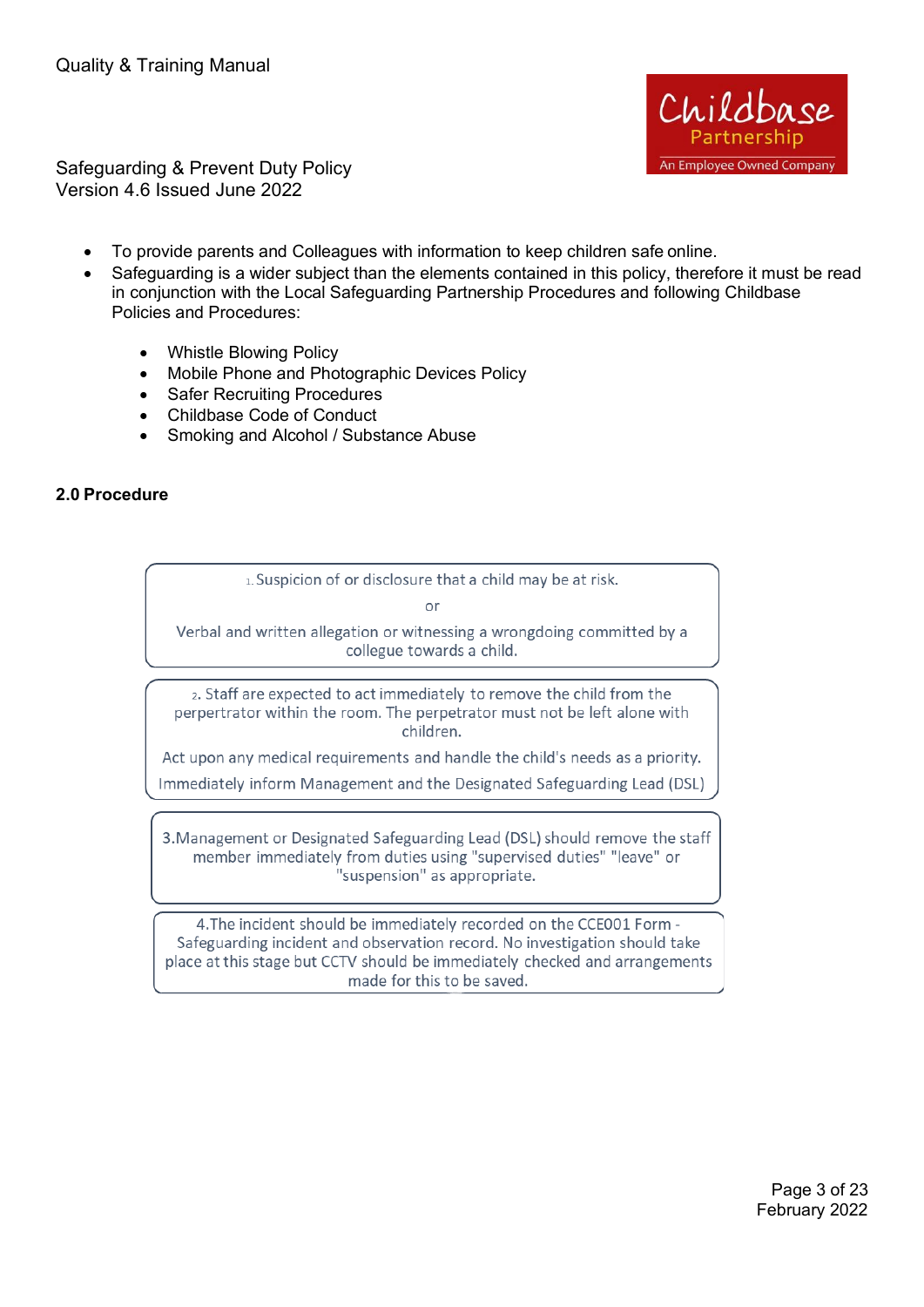

# **2.1 Escalations**

In the event that a child is deemed to be at immediate risk of harm e.g. by being sent home prior to escalation the Designated Person, the Nursery Manager will make an immediate referral. Where the nursery wishes to seek further advice, guidance would be sought from the LSP. A referral may then be made on the advice given. All communication will be entered onto the safeguarding log and filled. The Nursery Manager is to inform the Regional Director of the referral or contact made with the LSP who will inform the Head of Safeguarding.

#### **Escalation process for serious concerns, accidents/incidents, significant events and allegations made against a member of staff**



# **2.2 Signs and Symptoms of Abuse**

- Staff should refer to Appendix QT001for guidance on Signs and Symptoms of Abuse.
- Appendix QT001 details the specific procedure relating to bruising in non-mobile babies.
- Appendix QT001 details the specific procedure relating to potential cases of Female Genital Mutilation

#### **2.3 Responding to a child disclosure or concerns about a child**

Childbo

An Employee Owned Company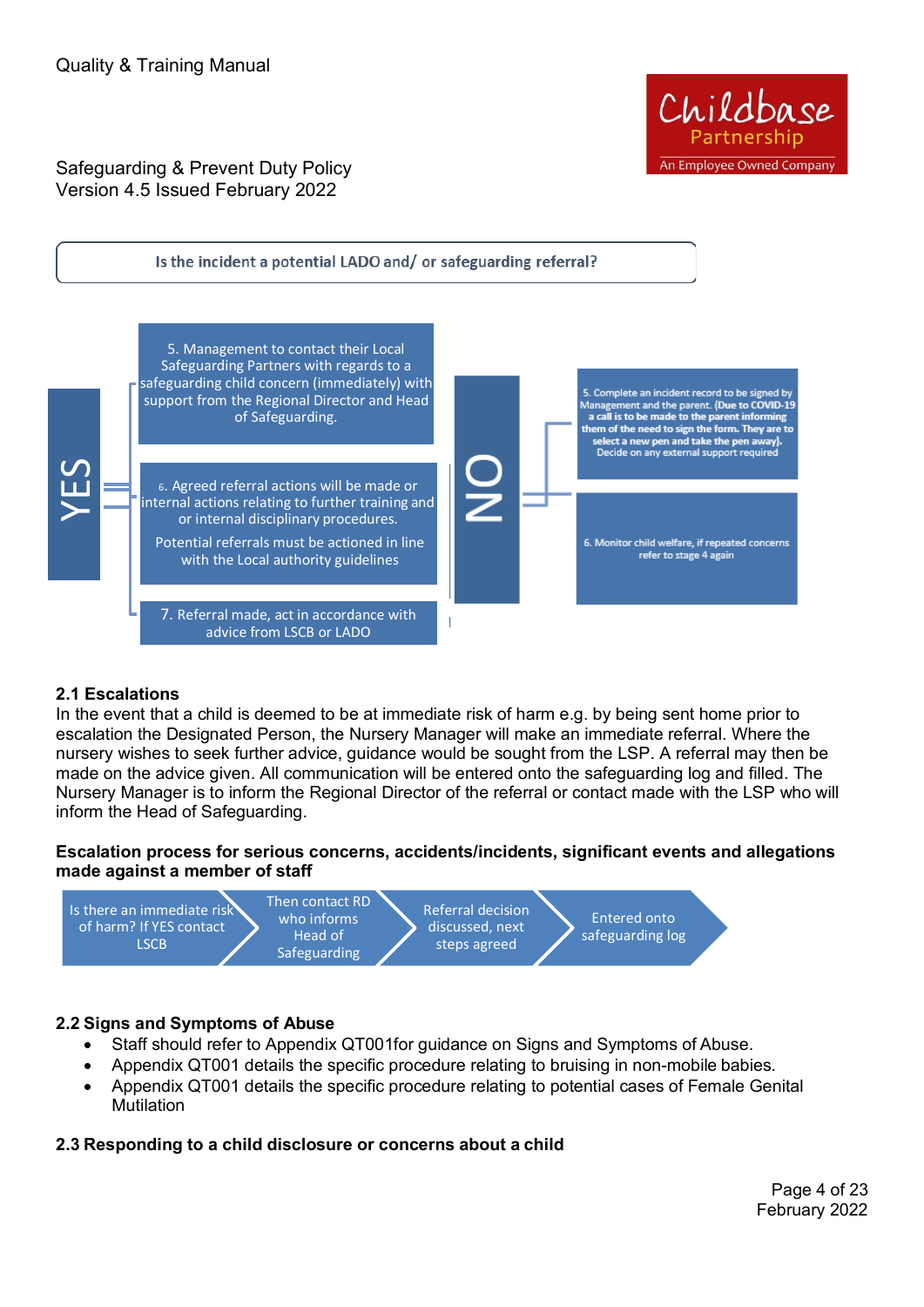

- All staff should refer concerns to the Designated Safeguarding Lead (DSL) as soon as possible however in the meantime they should do the following when responding to a disclosure:
	- $\circ$  Listen to the child, remain calm and offer reassurance.<br>  $\circ$  Observe bruises or marks trying to use naturally occurrent
	- Observe bruises or marks trying to use naturally occurring opportunities to view any areas of concern such as during nappy changing.
	- $\circ$  Allow the child to lead the discussion. Do not press for details and do not ask leading questions such as "what happened next?"
	- $\circ$  Listen, do not investigate. It is ok to ask "is there anything else you would like to tellme?"
	- $\circ$  Accept what the child says without challenge. Reassure them that they are doing the right thing.
	- $\circ$  Don't lay blame either with the child or the perpetrator.<br>  $\circ$  Don't promise confidentiality: explain they have done the
	- Don't promise confidentiality; explain they have done the right thing in telling you. Explain who you need to tell and why.
- All staff should make records of any child disclosures or concerns through the following:
	- $\circ$  Make brief notes of it immediately and as soon as possible complete the QT002– Incident Observation. This must be completed with the support of your Designated Officer.
	- $\circ$  Always use factual information only.<br> $\circ$  Always use the child's own language
	- Always use the child's own language to quote, never translate into your own terms, or apply your own feelings or thoughts.
- The Designated Lead will respond to all concerns through the following:
	- o Following up the disclosure using the incident observation sheet as a basis for consideration for action.
	- o Making any additional records required.
	- o Making a decision on whether to continue to monitor the situation or make a referral to LSP, if a referral is required this should happen immediately and the Regional Director be informed.
	- $\circ$  Ensuring that any appropriate paperwork relating to the individual child is passed on to other settings or school if/when the child leaves with the knowledge of the parents/guardians.
	- $\circ$  Storing recorded information from safeguarding meetings in a locked cupboard in a locked office.
	- o Completing QT003 Telephone Log as required.

# **2.4 Allegations against a member of staff**

- In line with our Whistle Blowing Policy and Code of Conduct, if an employee sees or suspects inappropriate behaviour by a member of staff or visitor at any level within the business they have the responsibility and a duty of care to IMMEDIATELY remove the child/ren from risk of harm and then report the incident IMMEDIATELY to an appropriate person.
- If an allegation of a safeguarding nature is made against any employee or visitor within the setting, either by another member of staff, parent, visitor or external body then the following steps will be taken:
	- o The person will be removed from direct contact with children.
	- $\circ$  Initial information will be obtained to share with the Local Authority Designated Officer -LADO.
	- $\circ$  Referral decision will be made by the Designated Safeguarding Lead / Deputy with any assistance or support required from the Regional Director or Head of Safeguarding.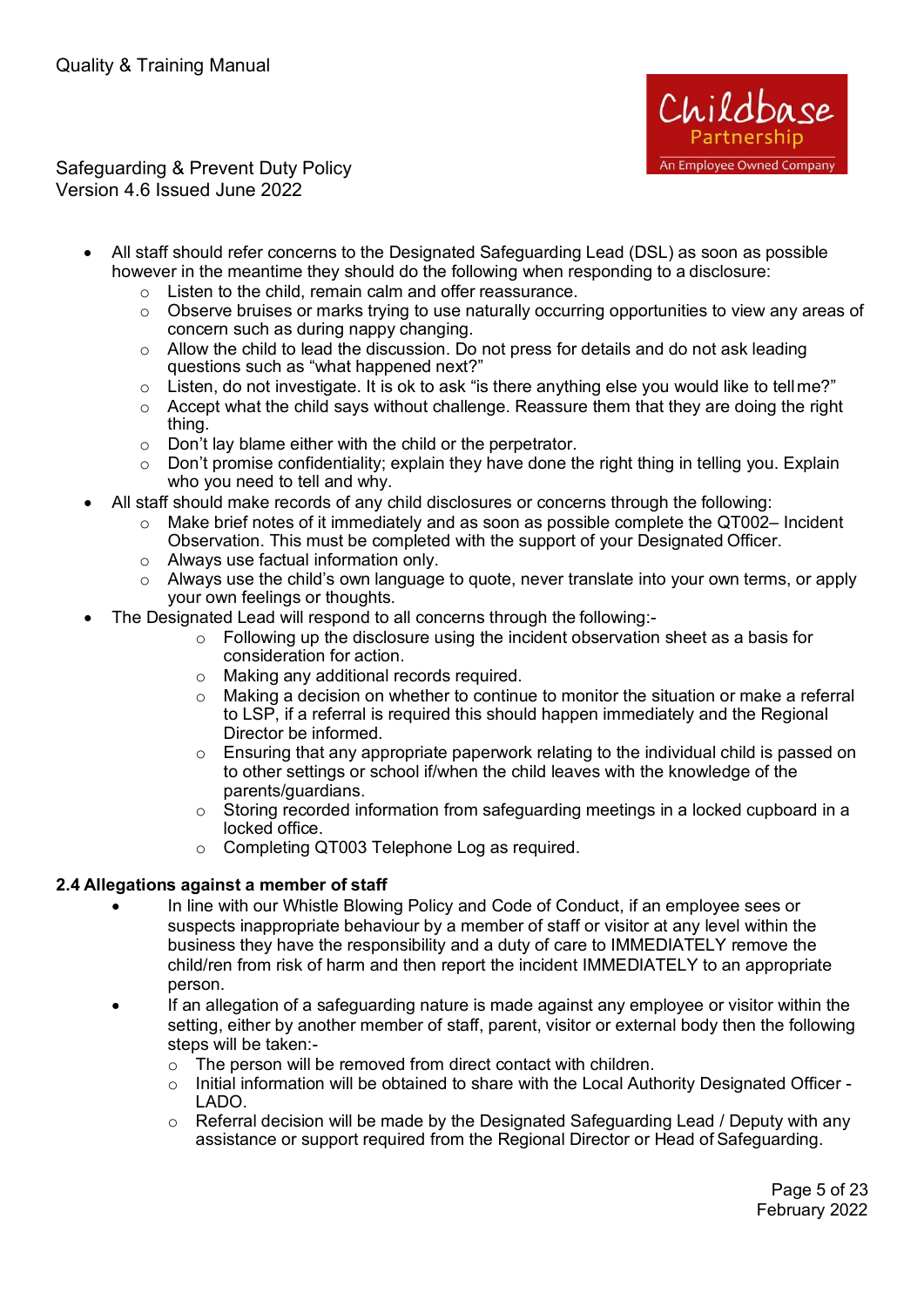

- $\circ$  Even if limited information is available if the allegation is of a serious nature then suspension or removal of the staff member from a contact role will be immediate. This may be until further information is obtained or an internal / external investigation has been completed.
- Inappropriate staff behavior towards a child could include:-
	- $\circ$  Rough or inappropriate physical handling.<br>  $\circ$  Force-feeding.
	- $\circ$  Force-feeding.<br> $\circ$  Picking a child
	- o Picking a child up in a way which causes injury or harm.<br>
	o Inappropriate language e.g. swear-words, racist commerch
	- Inappropriate language e.g. swear-words, racist comments, sexual comments and/or shouting.
	- o Inappropriate sharing of images.
	- o Excessive one to one attention with a child beyond the requirements of their usual role.

#### **2.5 External Investigations and Disqualifications**

- Childbase Partnership have effective systems in place to ensure the suitability of staff (to include agency staff) and any other person coming into regular contact with children. This includes obtaining information about whether a person is disqualified from working with children. We are committed to:
	- o Ensuring our staff understand their responsibility for disclosing any convictions, cautions, court orders, reprimands or warnings that may affect their suitability to work with children whether received before or during their employment at the setting.
	- o Recording information about staff qualifications, identity checks and vetting.
- In the event that a staff member is disqualified from working with children, they must disclose this immediately. The staff member would be suspended immediately pending further enquiries into the disqualification.
- Staff must disclose immediately to the Nursery Manager if they:
	- $\circ$  Have any unspent convictions, cautions, reprimands or final warnings issued by the police, that are not protected as defined by the Rehabilitation of Offenders Act 1974 (Exceptions) Order 1975 (as amended in 2013) .
	- $\circ$  Receive an order, determination or conviction from regulations made under section 75 of the Childcare Act 2006.
- They must then provide:
	- $\circ$  The date of the arrest, caution, order, determination or conviction, or the date the ground for disqualification arose.
	- $\circ$  A certified copy of the relevant order including the body or court which made the order and details of the sentence if imposed.
- Where external agencies become aware of grounds for disqualification they will contact us directly. Staff who are found to have failed to disclose such information, will be required to attend a disciplinary hearing for gross misconduct.
- In the event of any instances detailed above Childbase Partnership will inform Ofsted and the LADO. Ofsted can take the immediate action of applying disqualification from working with children in these circumstances against the staff member involved.

#### **2.6 Prevent Duty**

• We recognise our duty under section 26 of the Counter-Terrorism and Security Act 2015, to have "due regard to the need to prevent people from being drawn into terrorism". This duty is known as the Prevent Duty.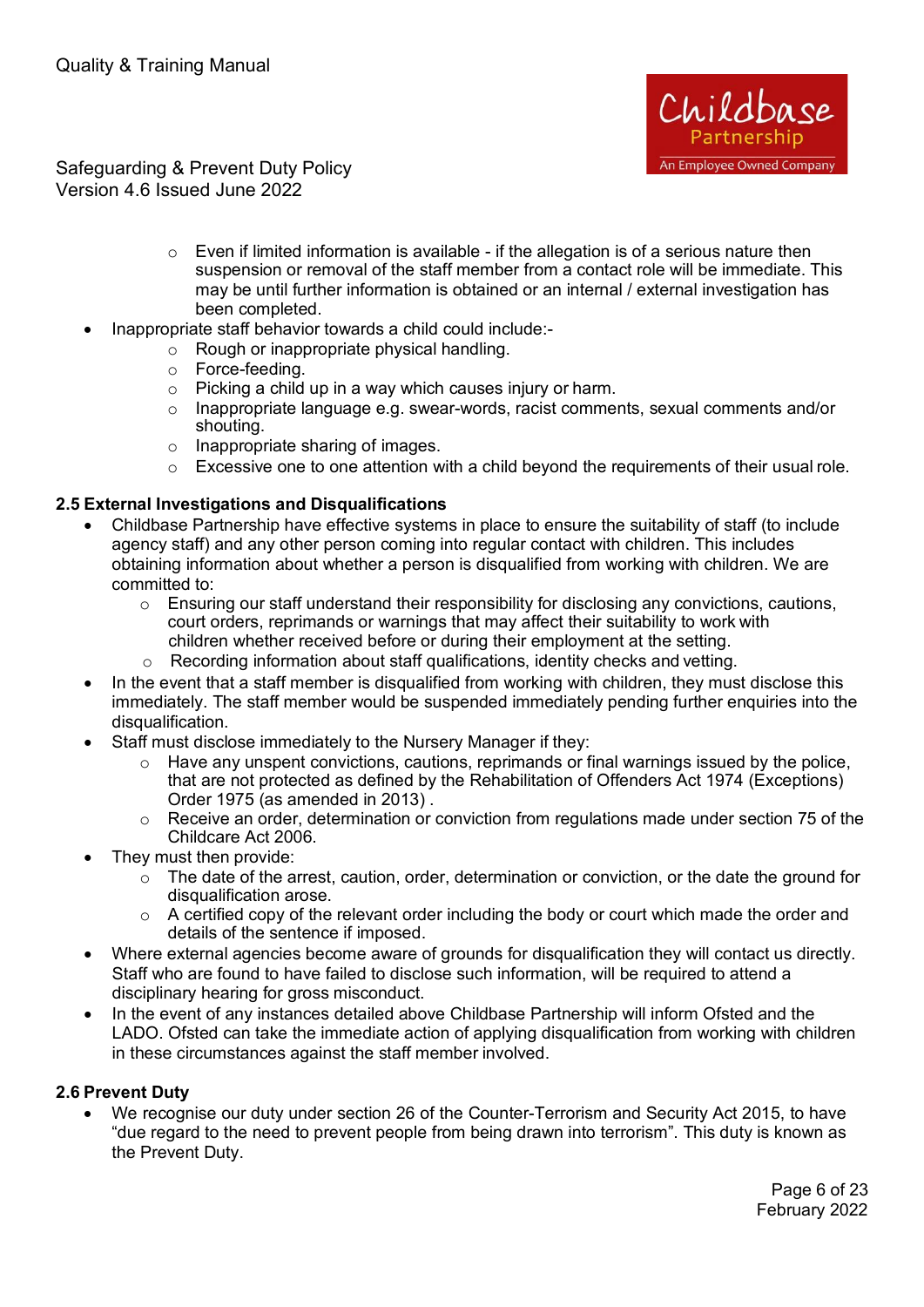

- All employees, at all levels within the company, must be alert to the following:
	- o Potentially harmful behavior by adults in the child's life. This includes incidents where we suspect that a child may be vulnerable because of extremist views held by adults within the child's family or anyone who has regular contact with the child.
	- o Their duty to implement our Whistle Blowing procedures in relation to any concerns about staff who are suspected of or directly displaying any extremist views.
- Potential signs of extremist behavior relating to both adults and children are detailed on Appendix QT001.
- In these cases we will consider whether we need to protect children by following our usual safeguarding procedures and following each Local Authority reporting structure in relation to Prevent/Channel.
- It is the role of all staff within our settings to be alert to the signs of radicalisation. All employees must report any concerns immediately to the Designated Officer.

# **2.7 Confidentiality**

- Where children are known to the Local Authority and leave one nursery for another or for school, the Designated Person must inform the receiving nursery and the Key Worker at the social care department.
- We all have a professional responsibility to share relevant information about the protection of children with investigative agencies. Members of staff should not promise children confidentiality but can let a child making a disclosure know that only those who need to know will be informed.
- Sensitive information should be stored in a lockable filing cabinet.
- Information shared at strategy meetings should be treated sensitively and discretion will be required as issues emerge on a formal and informal basis.

# **2.7 Working with Families**

- It is important we make clear to parents our role in safeguarding their child. Parents should be encouraged to share information with us about accidents or concerns from home. These will be logged on QT002 and signed by parents or carers.
- We have a responsibility to ensure we take reasonable steps to ensure that we do not hand a child over to a parent, guardian or authorised person if we suspect they are under the influence of alcohol or drugs. In this instance a member of the Management Team will speak with the adult in question and request that they arrange for someone else to collect the child. Two team members will always remain with the child until an appropriate alternative collection can be arranged. Please also refer to the 'Aggressive and Violent Situations' section of the Health and Safety manual.

#### **2.8 Children with additional needs**

- Children who are the subject of multi-agency work may have additional needs. There are many reasons why children with challenging home lives may also have learning and or behavioral needs as well.
- Where children have additional needs it is important that Practitioners and the Designated Person take time to identify any barriers to learning. In some cases it may be appropriate for other agencies to be involved in support. It may be necessary to conduct an EHA (Early Help Assessment or other multi-agency meeting to find appropriate ways to support the child and the family).
- Please refer to the SEND policy for further information on how to support children with Special Educational Needs and Disabilities.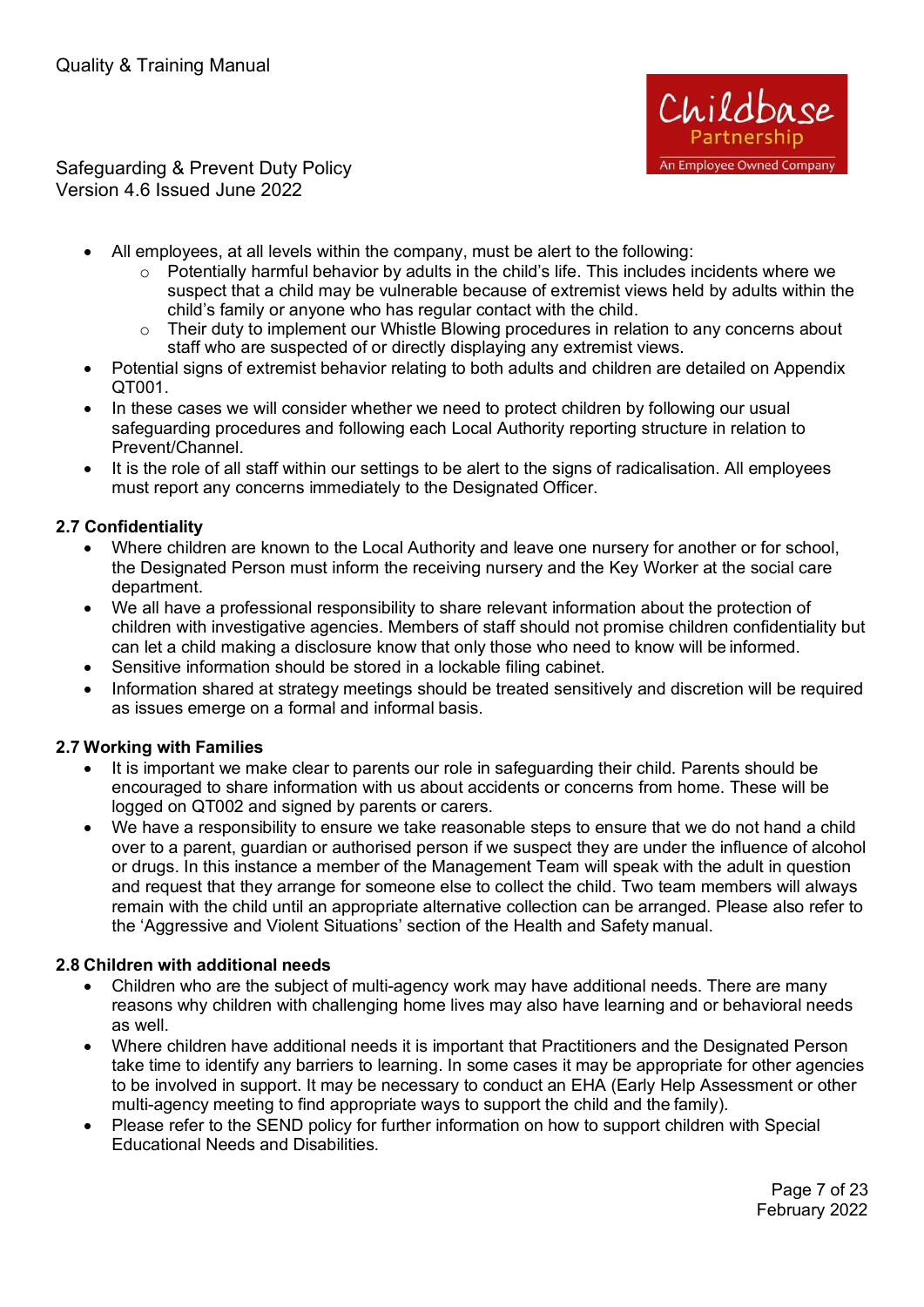

# **2.10 Safeguarding young people (employees)**

- All members of Management are responsible for recognising that some Apprentices and employees, aged under 18, are a vulnerable group. Management are responsible for ensuring that vulnerable individuals are protected from abuse or harm. Management must therefore be vigilant for any signs of significant harm and avoidable danger including any unlawful discrimination, exploitation, access to a potentially unsafe learning environment, bullying, self-harm, FGM and neglect.
- In the event of an Apprentice or young person presenting evidence of the above, either verbally or in writing, Management must do the following.
	- $\circ$  Tell the young person that we may not be able to guarantee that anything they disclose to us, which may be covered by our safeguarding policy, will be treated as confidential as we have an overriding Duty of Care to ensure their wellbeing is safeguarded and to report any areas of concern we identify.
	- $\circ$  Ask them to detail the facts and take notes of exactly what was said. Management must not ask leading questions.
	- $\circ$  Refer the case to the Designated Safeguarding Lead who will refer the case to the Safeguarding Panel and HR as appropriate.

#### **3.0 Roles & Responsibilities**

#### **Head of Safeguarding**

- To monitor all key referrals ensuring advice, consistency and one point of contact across the business to safeguard the children in our care.
- To lead the safeguarding panels across the company where decisions about referrals to LSP, LADO, Prevent/Channel and Ofsted will be made in conjunction with key personnel.
- To review safeguarding procedures across the company and make recommendations where appropriate to the Executive and Business Review Meetings.
- To hold annual safeguarding network meetings with nurseries.

# **Regional Directors**

- To ensure knowledge on Safeguarding and Prevent Policy and procedure is up to date and filtered down to individual nurseries.
- To inform the any referrals made by the DSL. Ensure all documentation for referral is completed appropriately and in a timely manner.
- Ensure all concerns remain confidential. To attend Designated Safeguarding Lead training every 2 years.

# **Area Managers**

- To ensure Management Teams have read and understood the Safeguarding and Prevent Policies and procedures
- To ensure staff mandatory training relating to safeguarding and child protection is up to date and that access to Local Authority training for designated officers is in place.
- Ensure that Management Teams make staff aware of the Childbase Whistle Blower Policy and they understand the procedure to be followed in the event that an allegation is made against a member of staff.
- To attend Designated Safeguarding Lead training every two years.
- To undertake Designated Safeguarding Supervisions with all DSLs every 8 weeks.

# **Designated Safeguarding Lead at each setting (Nursery Manager)**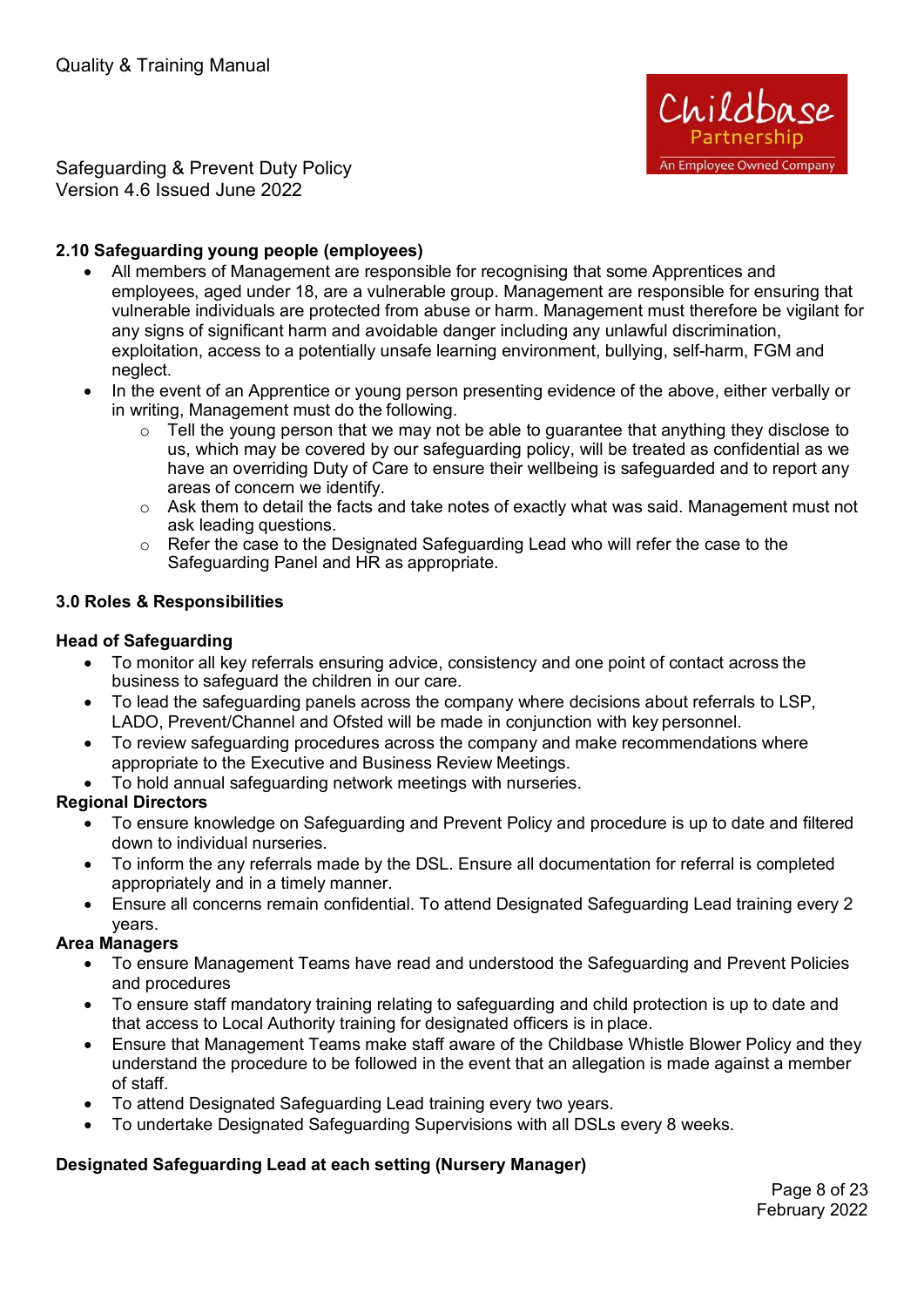

- To attend Local Authority Designated Lead safeguarding training **or** the Designated Safeguarding Lead training undertaken by Jigsaw Consultancy (see training brochure) every two years.
- Completion of the Designated Person poster to be displayed on the parent and staff information boards**,** see QT05.
- Implementation of Childbase Safeguarding and Prevent Policy and procedure.
- Hold sound knowledge of the setting's Local Safeguarding Partners (LSP) policies and procedures.
- Report any safeguarding concerns at the setting directly to LSP (if appropriate) informing the Regional Director.
- Working in partnership with other agencies with regards to open cases of child abuse or suspected abuse. Act as a source of advice for the setting, ensuring staff understand their responsibilities in relation to early intervention, whistle blowing and supporting children's needs.
- To attend the annual safeguarding network meetings
- To undertake the safeguarding audit (yearly)

# **Management Teams (Nursery Manager, Deputy Manager, Team Leader, Room Leader)**

- To complete online Safeguarding and Prevent training yearly and to monitor colleagues training to ensure they keep up to date (refer to Flick report).
- Implementation of Childbase Safeguarding and Prevent Policy and procedure.
- To ensure staff are never appointed to start work without an enhanced DBS clearance and in line with the Company policy for Safer Recruitment.
- To ensure that on-going disqualification checks are carried out at supervisions and PDRs.
- To ensure that they and all staff have read and understood the safeguarding policies and procedures and completed mandatory training in relation to safeguarding.
- To frequently question staff with regards to safeguarding offering scenarios to develop their knowledge.
- Create an open door policy to management which consistently offers staff the opportunity to raise well-being and development concerns about the children they work with.
- Ensure that staff employed to care for children are suitable to fulfill their role.
- Identify and intervene if staff appear to struggle with the requirements of their role particularly in relation to managing difficult situations with children.
- Have a sound awareness of the company reporting procedures where a concern about a child or staff member is identified.
- Ensure safeguarding is a recurring agenda item at all staff supervisions and meetings.
- Act as Designated Safeguarding Lead in the absence of the Nursery Manager
- Competent completion of all forms relating to this area including support for Practitioners where required if documentation is not completed correctly.
- Make the Safeguarding and Prevent Policy accessible to parents and visitors.
- Ensure any child currently on a child protection plan who is absent without explanation or whose parents/carers provide a concerning explanation is referred to the Head of Safeguarding immediately to collate all relevant information for a referral.
- To refer any safeguarding issues requiring potential referral the DSL informing the regional director. In the absence of the manager they can refer to the LSP, again informing the Regional Director who will inform the Head of Safeguarding.
- Ensure all documentation for referral is completed appropriately and in a timely manner.
- Ensure all concerns remain confidential.
- Regularly review the safeguarding logs and highlight any patterns emerging in children'swelfare.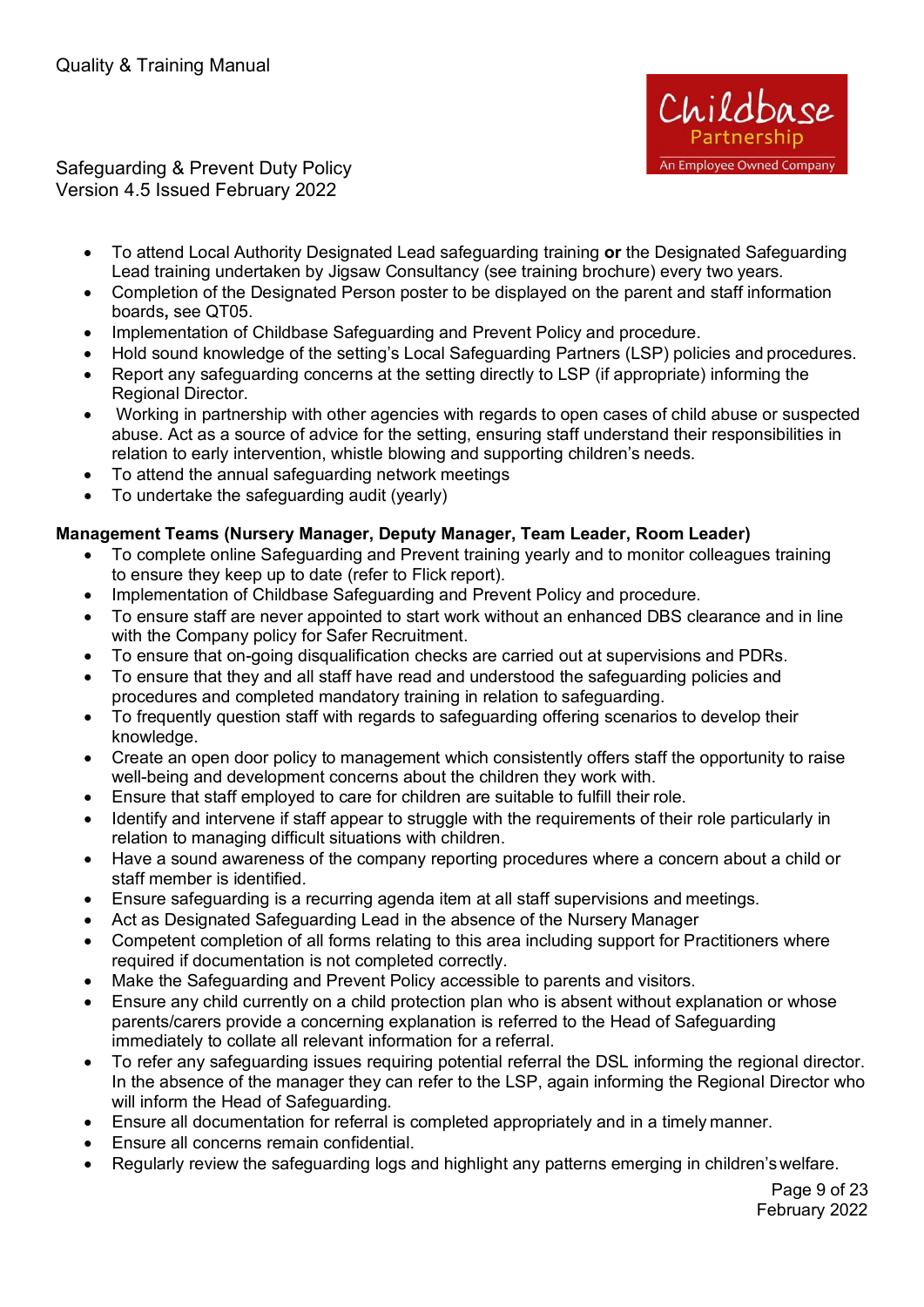

#### **Nursery Practitioners**

- To complete online Safeguarding and Prevent Duty training yearly.
- Implementation of Childbase Safeguarding and Prevent Policy and procedure.
- Keeping alert for possible signs of abuse amongst children within the setting and reporting these to the Designated Safeguarding Lead without delay. Ensuring that any incidents or injuries at home are recorded on: QT004 – Safeguarding Log and QT002 – Incident Observation sheet
- Intervening immediately and without delay if a child is at potential risk from harm either outside or within the setting. Ensure the child's safety and wellbeing and immediately report the incident.
- Referring concerns to the Designated Safeguarding Lead and/or their designated deputy.
- Supporting children who make a disclosure.
- Supporting children to understand how they can keep themselves safe.
- Maintaining a two way flow of communication between parents and the nursery.
- Ensuring the premises are safe and secure to prevent intruders entering.
- Supervision of children in all areas with regular headcounts and register checks to ensure that they are always within sight and/or sound.

#### **Agency and Relief Staff, Administrators, Catering and Domestic Staff**

- To complete the online Safeguarding and Prevent training.
- All staff working with children at a Childbase nursery must have read and understood the company safeguarding and Prevent Duty Policy and procedures.
- These staff must report any concerns about a child to the Designated Officer or Nursery Management Team without delay.
- These staff must understand the intervention required if they feel a child is being handled inappropriately by any staff member, adult or visitor at the setting.
- Prior to commencing work at the setting these staff must have a sound understanding and agree to adherence of the following company policies:
	- Safeguarding & Prevent Duty Policy
	- Whistle Blowing policy
	- Security policy
	- Mobile and Photographic Devices Policy
	- Accident reporting procedures.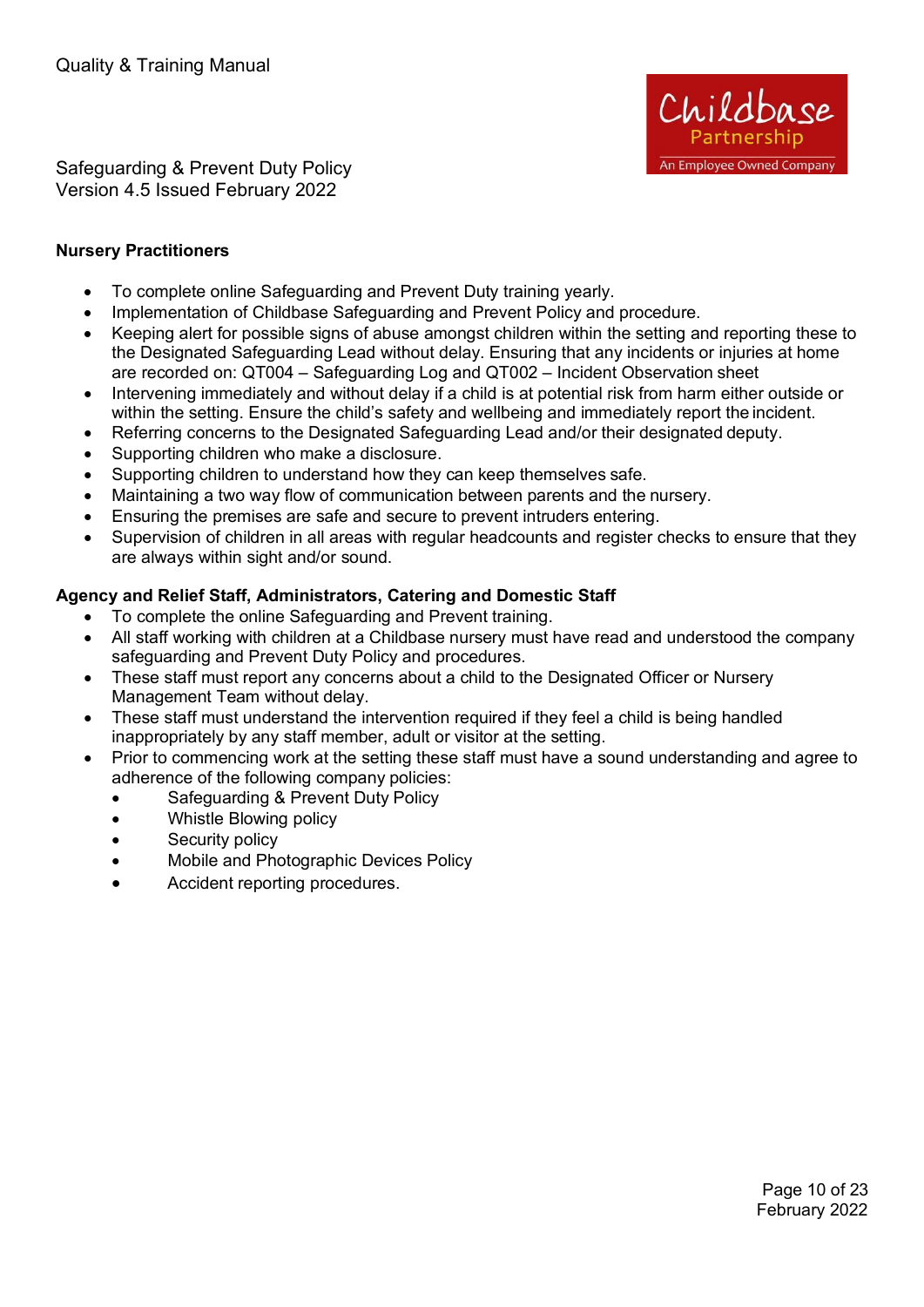

# **Safeguarding Appendices; QT001 - Guidance on recognising suspected abuse**

"Abuse" is a term used to describe any action by another person including a child that causes significant harm to a child. It can be physical, sexual or emotional, but can just as often be a bout lack of love, care and attention. It is not always our responsibility to determine if abuse is occurring but rather that we identify and act on any concerns we have allowing referrals to professionals. All staff MUST have up-to-date understanding of safeguarding children, be able to implement the policy and procedures in line with the Childbase policy and local safeguarding arrangements and should respond appropriately to:

| <b>Sexual Abuse</b>                                | <b>Physical Abuse</b>                                   |
|----------------------------------------------------|---------------------------------------------------------|
| Sexual abuse involves forcing or enticing a        | Signs of physical abuse can include hitting, shaking,   |
| child or young person to take part in sexual       | throwing, poisoning, burning, biting, scalding,         |
| activities, whether or not the child is aware of   | suffocating, so called honour based violence or causing |
| what is happening. These can include non-          | any physical harm to a child.                           |
| contact activities such as involving children in   | Possible signs of this abuse are:                       |
| looking at, or in the production of pornographic   | •Unexplained injuries or burns                          |
| material, or 'sexting', watching sexual activities | •Refusal to discuss an injury                           |
| and direct acts such as sexual exploitation        | . Improbable explanation for an injury                  |
| and/or trafficking or encouraging children to      | •Admission of punishment that seems excessive           |
| behave in sexually inappropriate ways.             | •Shrinking from physical contact and fear of undressing |
| Possible signs of this abuse are:                  | •Fear of medical help or fabricated illnesses           |
| •Bruises, scratches, burns or bite marks           | •Over compliant behaviour                               |
| •Scratches, abrasions or persistent                | •Significant changes in behaviour                       |
| infection/signs of STD in the anal or genital      | •Unexplained patterns of absence                        |
| regions.                                           | •Aggression/bullying – role play of such behaviour      |
| •Sexual awareness inappropriate to the child's     | •Bruising on infants who are not independently mobile.  |
| age through discussion, drawings or actions        | Bruising on non-mobile infants is rare and should       |
| •Frequent masturbation.                            | therefore always warrant further investigation and a    |
| •Attempts to teach other children about sexual     | referral to the Head of Safeguarding. The younger       |
| activity.                                          | the child, the greater the risk that bruising is non-   |
| •Refusing to stay with certain people or go to     | accidental. There is substantial and well-founded       |
| certain places.                                    | research based on the significance of bruising in       |
| •Aggression, anger, anxiety, tearfulness           | children who are not independently mobile and           |
| .Withdrawal from friends                           | therefore action should always be taken in these cases. |
|                                                    | *Non-independently mobile: A child of any age who is    |
|                                                    | not yet crawling, bottom shuffling, pulling to stand,   |
|                                                    | cruising or walking independently.                      |
|                                                    | •The guidance also applies to older immobile children,  |
|                                                    | for example immobility due to disability/illness.       |
|                                                    | •Bruising/suspicious marks: It is not always easy to    |
|                                                    | identify with certainty a skin mark as a bruise.        |

# **Female Genital Mutilation (FGM)**

FGM refers to procedures that intentionally alter or cause injury to the female genital organs for nonmedical reasons. FGM can sometimes be referred to as female cutting, circumcision or sunna. Whilst some cultures consider this to be acceptable practice Childbase recognises that this is illegal in the UK and a form of abuse. A FGM procedure can take many forms including removal of the clitoris or labia, narrowing/closing the vaginal opening or incising the vagina. The practice is conducted within some cultures from birth to marriage and beyond. If a child has signs of FGM or there is reason to believe they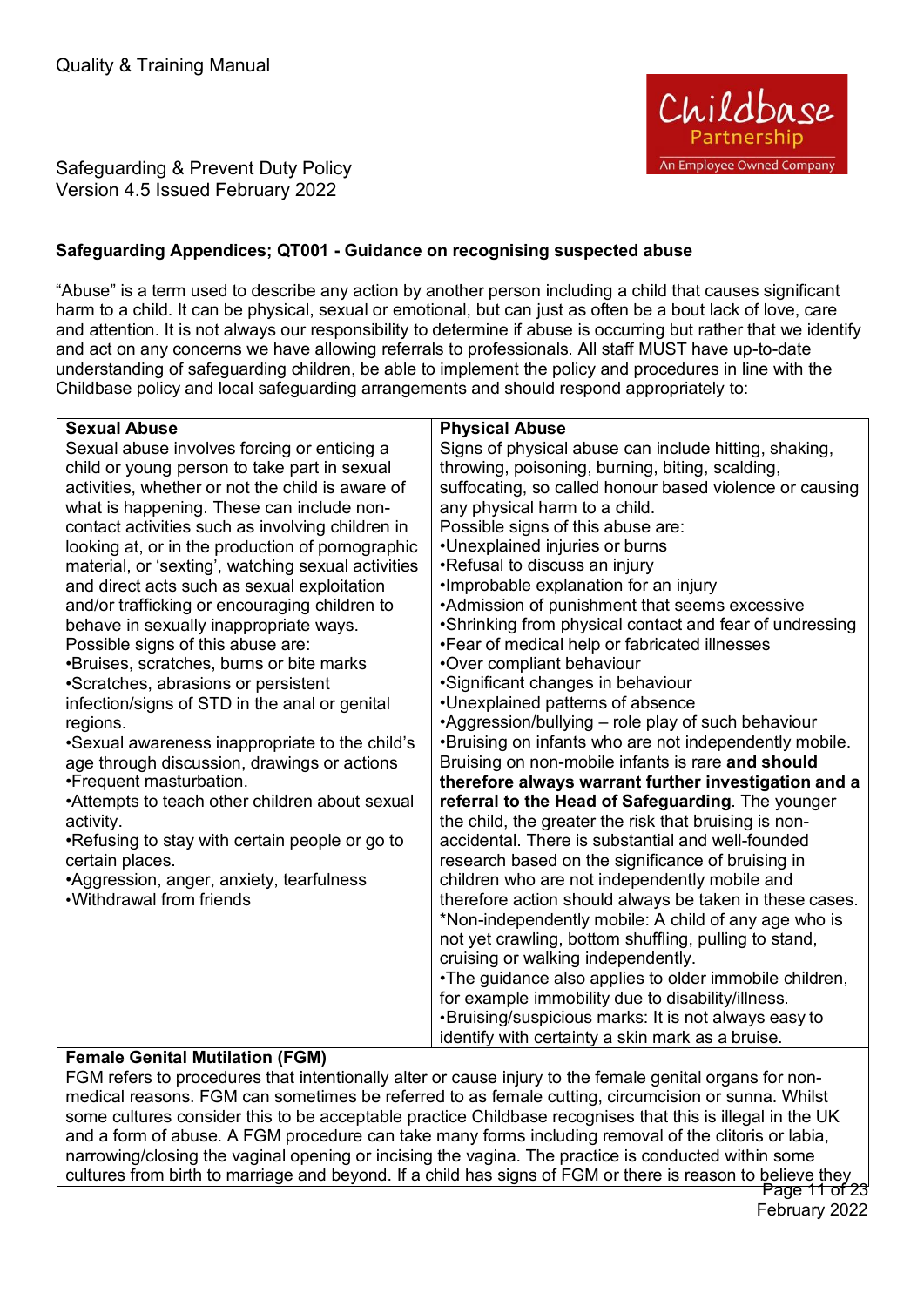

are at risk of FGM having considered their family history or other relevant factors a referral must be made to the Head of Safeguarding who will support the referral to the LSCB. If there is a concern that a staff member may have been subjected to FGM this must be reported to the Designated Safeguarding Officer. If a girl has had FGM they may:

- Have difficulty walking, sitting or standing.
- Spend longer than normal in the bathroom or toilet.
- Have unusual behaviour after an absence from nursery.
- Be particularly reluctant to undergo normal toileting and nappy changing.
- Ask for help, but may not be explicit about the problem due to embarrassment or fear.

| <b>Neglect</b>                  | <b>Emotional Abuse</b>               | <b>Domestic Violence</b>             |
|---------------------------------|--------------------------------------|--------------------------------------|
| Neglect is also a form of       | This is persistent emotional ill-    | Domestic violence is when an         |
| abuse. This is the persistent   | treatment of a child such as to      | adult threatens, bullies or hurts    |
| failure to meet a child's basic | cause severe and persistent          | another adult in the family. In a    |
| physical and/or psychological   | adverse effects on their emotional   | marriage, this could be classed      |
| needs and can affect the        | development. All types of abuse      | as matrimonial abuse. It can         |
| child's health and              | include emotional abuse. It can      | happen in any family. This           |
| development. It might include   | include:                             | doesn't always involve physical      |
| failure to provide adequate     | •conveying to a child that they are  | violence. If a child is witnessing   |
| food, shelter and clothing,     | worthless or unloved                 | or hearing domestic violence,        |
| failure to protect a child from | •placing inappropriate age-related   | they could be at risk themselves     |
| physical harm or danger, poor   | expectations on children             | and feel worried about their own     |
| parenting, allowing substance   | •making children feel frightened or  | safety. Domestic violence can        |
| misuse or failure to ensure     | in danger on a regular basis.        | have a serious impact on a           |
| appropriate access to medical   | Making a child feel different        | child's behaviour and well-          |
| care and treatment. Possible    | and isolated due to prejudice        | being. A child witnessing            |
| signs of neglect include:       | or discrimination                    | domestic abuse is recognised         |
| •Constant hunger or constant    | Possible signs of this type of abuse | as 'significant harm' in law.        |
| tiredness                       | are:                                 | Possible signs to look for in        |
| •Poor personal hygiene or       | •Continual self- depreciation        | children:                            |
| inappropriate clothing          | •Fear of new situations              | Aggressive behaviour<br>$\bullet$    |
| •Frequent lateness or non-      | •Inappropriate emotional responses   | Displaying anti-social<br>$\bullet$  |
| attendance                      | to painful situations                | behaviour                            |
| •Untreated medical problems     | •Self-harm or mutilation             | Depression<br>$\bullet$              |
| •Low self esteem                | •Neurotic behaviour e.g. obsessive   | Anxiety<br>$\bullet$                 |
| •Poor social relationships      | rocking, thumb sucking               | Withdrawn behaviour<br>$\bullet$     |
|                                 | •Air of detachment/don't care        | Sudden changes in<br>$\bullet$       |
|                                 | attitude /social isolation           | behaviour                            |
|                                 | •Attention seeking behaviour         | Wetting or soiling self<br>$\bullet$ |
|                                 | •Depression or withdrawal            | Obsessive behaviour<br>$\bullet$     |
|                                 |                                      | Nightmares<br>$\bullet$              |
|                                 |                                      | Self-harm<br>$\bullet$               |
|                                 |                                      |                                      |
|                                 |                                      |                                      |
|                                 |                                      |                                      |

#### **Prevent Duty**

Prevent Duty covers our duty under the Counter-Terrorism and Security Act 2015 to exercise our functions, to have due regard to the need to prevent people from being drawn into terrorism.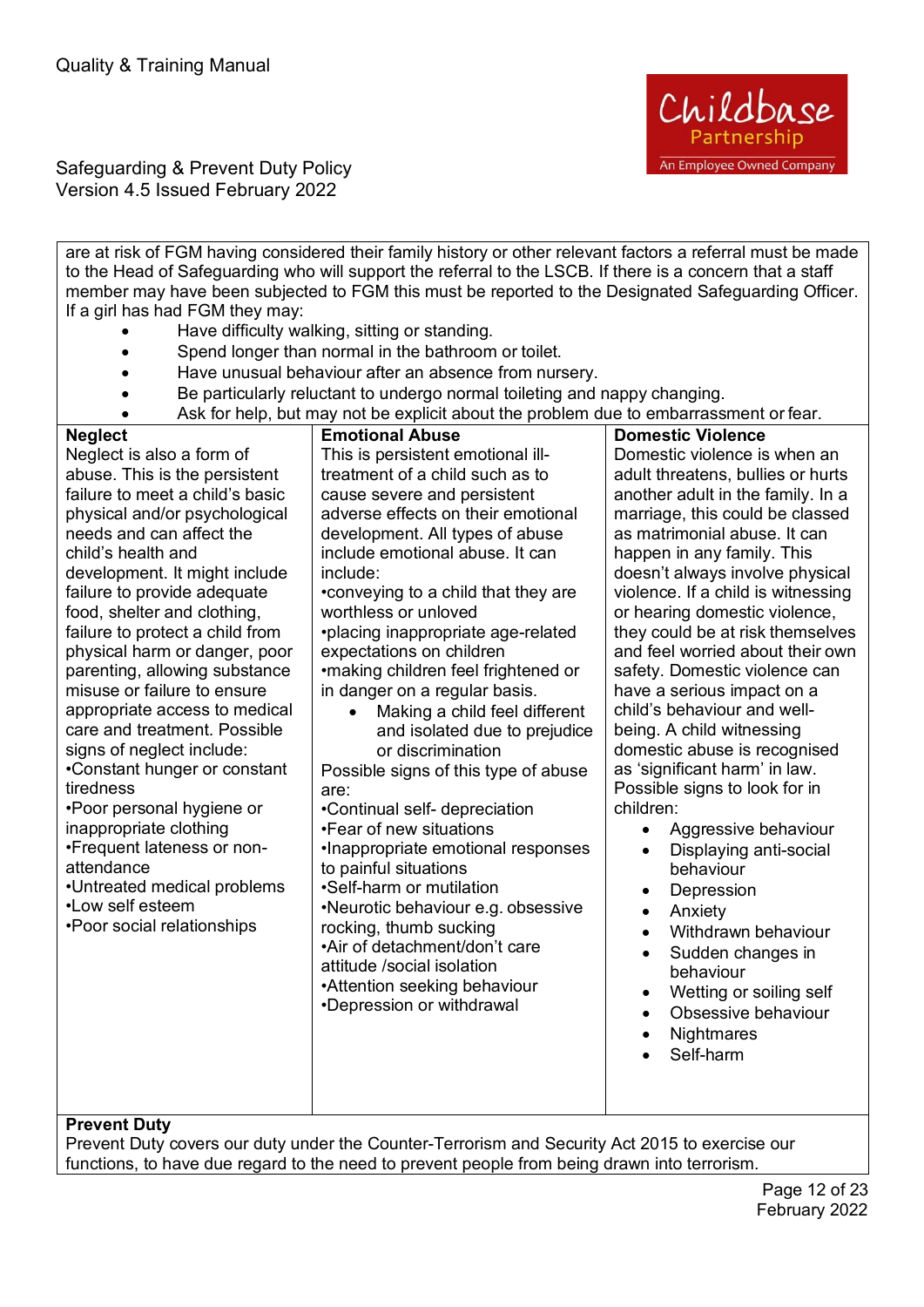

| Possible signs in adults:                                                                                     | Possible signs in children:                                                                                 |  |  |  |  |
|---------------------------------------------------------------------------------------------------------------|-------------------------------------------------------------------------------------------------------------|--|--|--|--|
| •Change in usual behaviour e.g. anger or short                                                                | •Anger                                                                                                      |  |  |  |  |
| tempered                                                                                                      | . Inappropriate comments or references to peers                                                             |  |  |  |  |
| •New found arrogance                                                                                          | •Asking unusual questions for the age and stage of                                                          |  |  |  |  |
| •Fixed on a subject                                                                                           | the child                                                                                                   |  |  |  |  |
| •Closed to new ideas and conversations                                                                        | •Changes in behaviour                                                                                       |  |  |  |  |
| •Asking inappropriate questions                                                                               | •References either directly or through play to extreme                                                      |  |  |  |  |
| •Making inappropriate statements or making a                                                                  | views.                                                                                                      |  |  |  |  |
| call to action                                                                                                | •A lack of mutual respect shown to particular people                                                        |  |  |  |  |
| •New circles of friends                                                                                       | •A lack of regard to our golden values                                                                      |  |  |  |  |
| •Use of internet with reference to inappropriate                                                              | •A direct disclosure of concern                                                                             |  |  |  |  |
| or concerning content                                                                                         |                                                                                                             |  |  |  |  |
| •Changes in language or use of words which are                                                                |                                                                                                             |  |  |  |  |
| a cause for concern                                                                                           |                                                                                                             |  |  |  |  |
| •Scripted speech                                                                                              |                                                                                                             |  |  |  |  |
| •Absence/travel of concern                                                                                    |                                                                                                             |  |  |  |  |
| •Changes in appearance                                                                                        |                                                                                                             |  |  |  |  |
| •A direct disclosure of concern                                                                               |                                                                                                             |  |  |  |  |
| <b>Bullying</b>                                                                                               |                                                                                                             |  |  |  |  |
|                                                                                                               | Bullying can be defined as using deliberately hurtful behaviour, usually over a period of time, where it is |  |  |  |  |
|                                                                                                               | difficult for those bullied to defend themselves. Bullying can be in person or online. Possible signs of    |  |  |  |  |
| bullying are:                                                                                                 |                                                                                                             |  |  |  |  |
| •Frightened or unwilling to come to nursery                                                                   |                                                                                                             |  |  |  |  |
| •Withdrawn or anxious                                                                                         |                                                                                                             |  |  |  |  |
| •Starting to stammer                                                                                          |                                                                                                             |  |  |  |  |
| • Crying at night or having nightmares                                                                        |                                                                                                             |  |  |  |  |
| •Performing less well at nursery                                                                              |                                                                                                             |  |  |  |  |
| •Coming home with damaged possessions or personal possessions going missing                                   |                                                                                                             |  |  |  |  |
| •Suffering unexplained cuts and bruises                                                                       |                                                                                                             |  |  |  |  |
| •Becoming aggressive and bullying                                                                             |                                                                                                             |  |  |  |  |
| Child criminal exploitation and county lines                                                                  |                                                                                                             |  |  |  |  |
| County lines is when gangs groom, threaten or trick children into trafficking drugs for them. They might      |                                                                                                             |  |  |  |  |
| threaten a child physically, or they might threaten the child's family members. Possible signs to look for in |                                                                                                             |  |  |  |  |
| children:                                                                                                     |                                                                                                             |  |  |  |  |

**•**Unexplained absences

•Increasingly disruptive or aggressive behaviour

•Using sexual, drug-related or violent language you wouldn't expect them to know

•Having unexplained injuries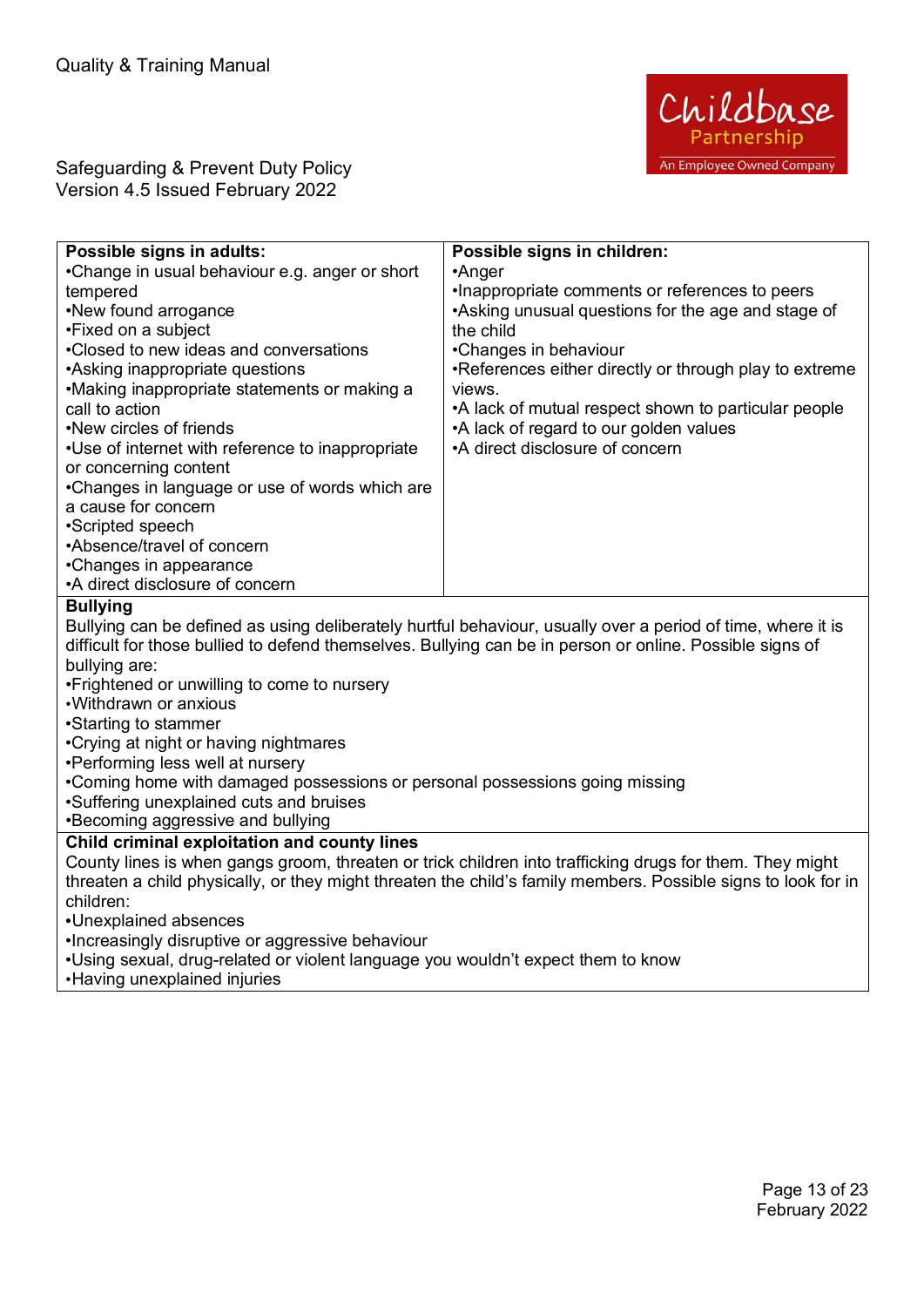

# **QT002 Incident/Observation Record**

| <b>Nursery Name:</b>                    |                                                      |
|-----------------------------------------|------------------------------------------------------|
| Date of incident:                       | Time of incident:                                    |
| Day of Incident: MTW<br>T FS S          |                                                      |
| Child's name:                           | Child's DOB:                                         |
| Child's Address:                        |                                                      |
|                                         |                                                      |
| Incident at Nursery?                    | Incident at Home / outside nursery care?<br>YES / NO |
| YES / NO (Circle as appropriate)        |                                                      |
| Completed by:<br><b>STAFF</b><br>(tick) | PARENT / GUARDIAN<br>(tick)                          |
| <b>Description of Injury</b>            |                                                      |
| M<br>NW<br>LEFT<br><b>DIGLIT</b>        |                                                      |
|                                         |                                                      |
|                                         |                                                      |
|                                         |                                                      |
|                                         |                                                      |
|                                         |                                                      |
|                                         |                                                      |
|                                         |                                                      |
|                                         |                                                      |
|                                         |                                                      |
|                                         |                                                      |
|                                         |                                                      |
|                                         |                                                      |
|                                         |                                                      |
| <b>Description of incident</b>          |                                                      |
|                                         |                                                      |
|                                         | <b>OFFICE USE ONLY</b>                               |
| No of Incident logs for child           | <b>Next Steps Other:</b>                             |
| Prior referrals? Known to LADO?         |                                                      |
| <b>Next steps</b>                       |                                                      |
| None:<br>Monitor:                       |                                                      |
|                                         |                                                      |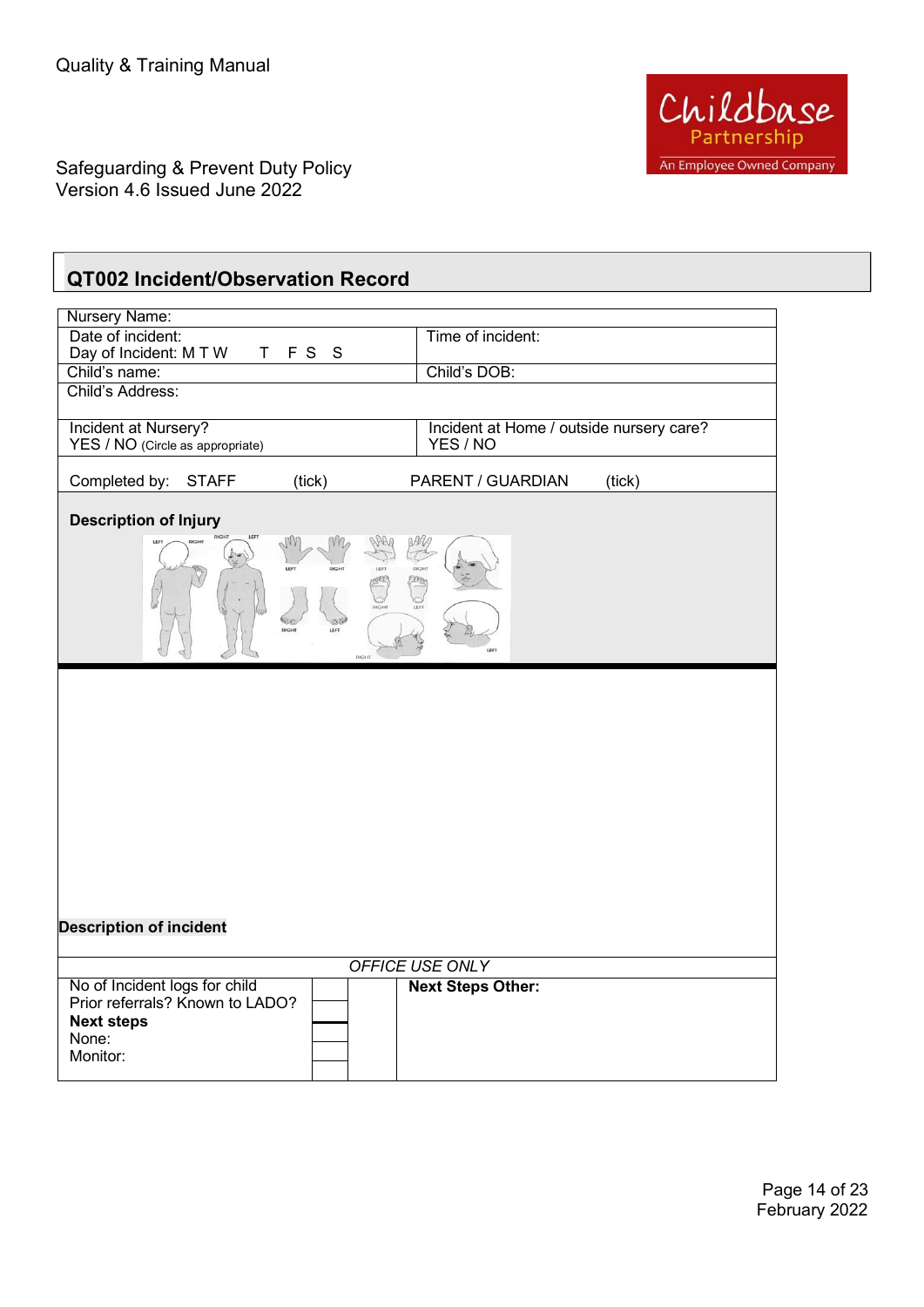

| Referral to LADO:       |            |       |
|-------------------------|------------|-------|
| Completed by:           | Signature: | Date: |
| Duty Manager Name:      | Signature: | Date: |
| Parent / Guardian Name: | Signature: | Date: |

Attach minutes of meetings and Safeguarding Call Log if applicable

# **CONTINUATION SHEET for Incident Observation Record (QT002)**

| <b>Nursery Name &amp; URN</b> |                                        |       |
|-------------------------------|----------------------------------------|-------|
| Date of Incident              | <b>Time of Incident</b>                |       |
| <b>Child's Name</b>           | <b>Child's Date of</b><br><b>Birth</b> |       |
|                               |                                        |       |
|                               |                                        |       |
|                               |                                        |       |
|                               |                                        |       |
|                               |                                        |       |
|                               |                                        |       |
|                               |                                        |       |
|                               |                                        |       |
|                               |                                        |       |
|                               |                                        |       |
|                               |                                        |       |
|                               |                                        |       |
|                               |                                        |       |
| Completed by:                 | Signature:                             | Date: |
| Duty Manager Name:            | Signature:                             | Date: |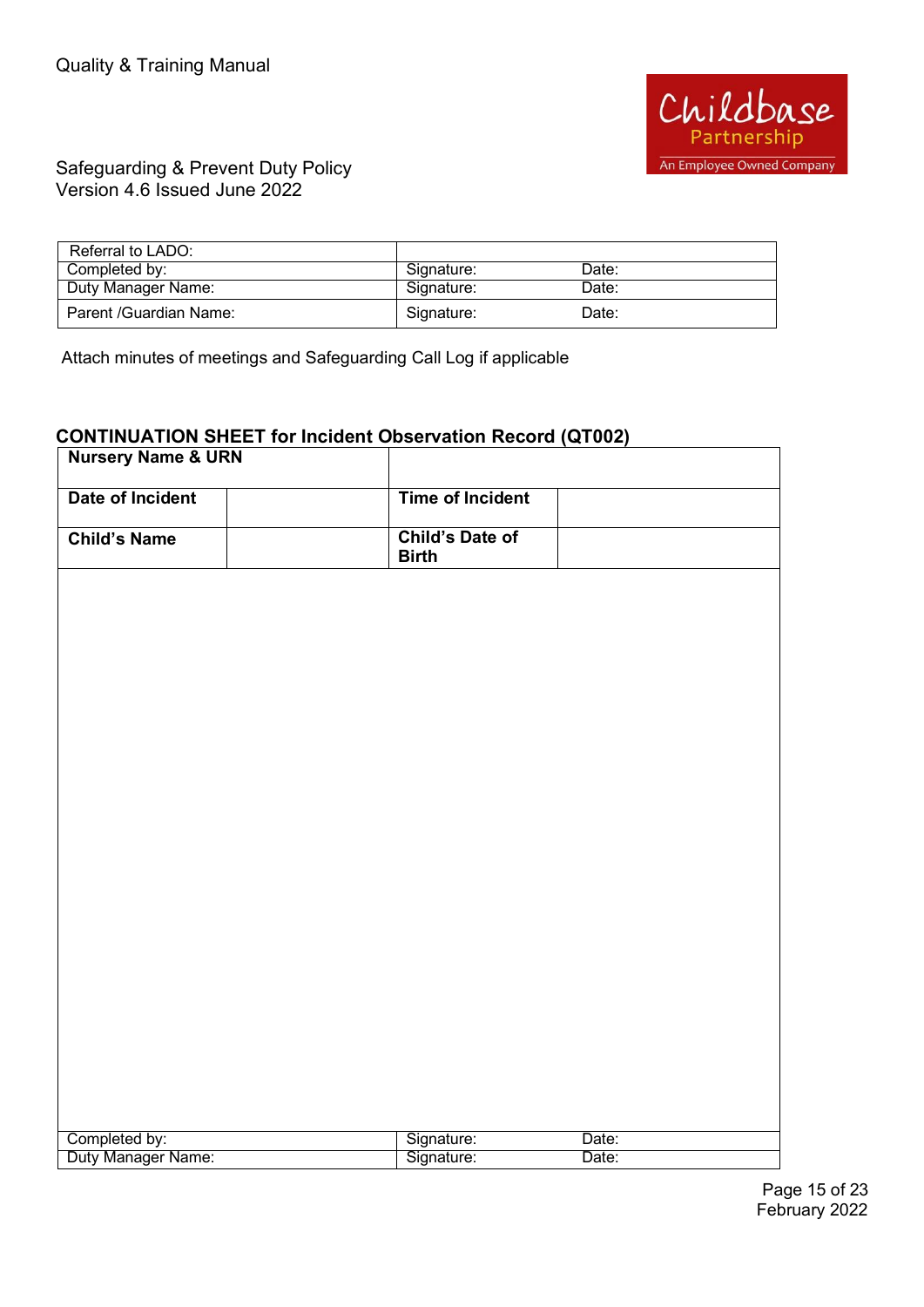

| $1 - \frac{1}{2}$<br>----<br>.<br>.<br>Name<br>. | $\sim$<br>. | alc.<br>----- |
|--------------------------------------------------|-------------|---------------|
|                                                  |             |               |

# **QT003 – Telephone Actions Log Sheet for incident Safeguarding and Prevent Referrals**

**(To be attached to the incident / Observations forms and Safeguarding Log)**

| <b>CONTACT NAME</b> | <b>DATE AND</b><br><b>TIME</b> | <b>NUMBER</b> | <b>ADVICE/ACTIONS GIVEN</b> |
|---------------------|--------------------------------|---------------|-----------------------------|
|                     |                                |               |                             |
|                     |                                |               |                             |
|                     |                                |               |                             |
|                     |                                |               |                             |
|                     |                                |               |                             |
|                     |                                |               |                             |
|                     |                                |               |                             |
|                     |                                |               |                             |
|                     |                                |               |                             |
|                     |                                |               |                             |
|                     |                                |               |                             |
|                     |                                |               |                             |
|                     |                                |               |                             |
|                     |                                |               |                             |
|                     |                                |               |                             |
|                     |                                |               |                             |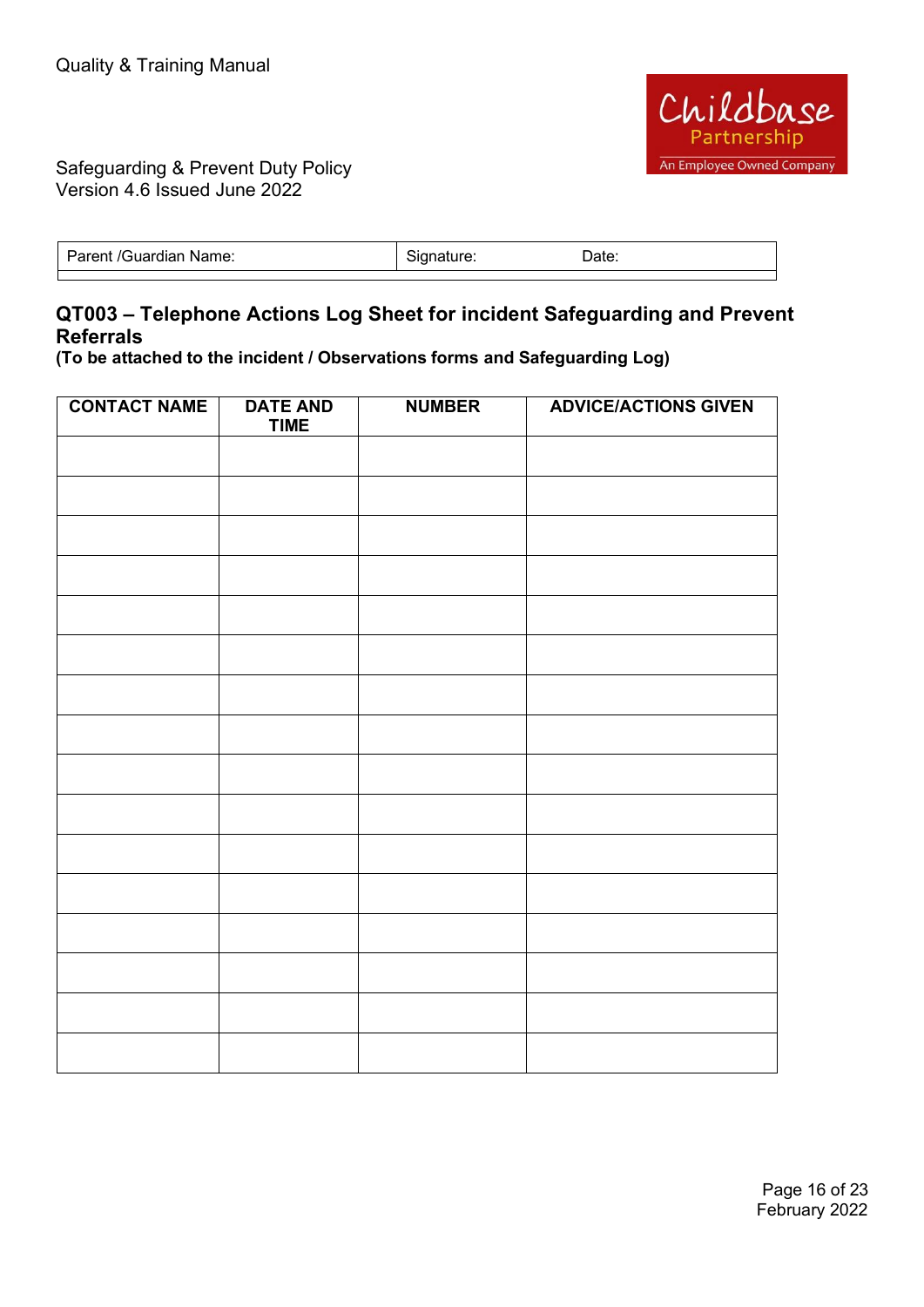Quality & Training Manual

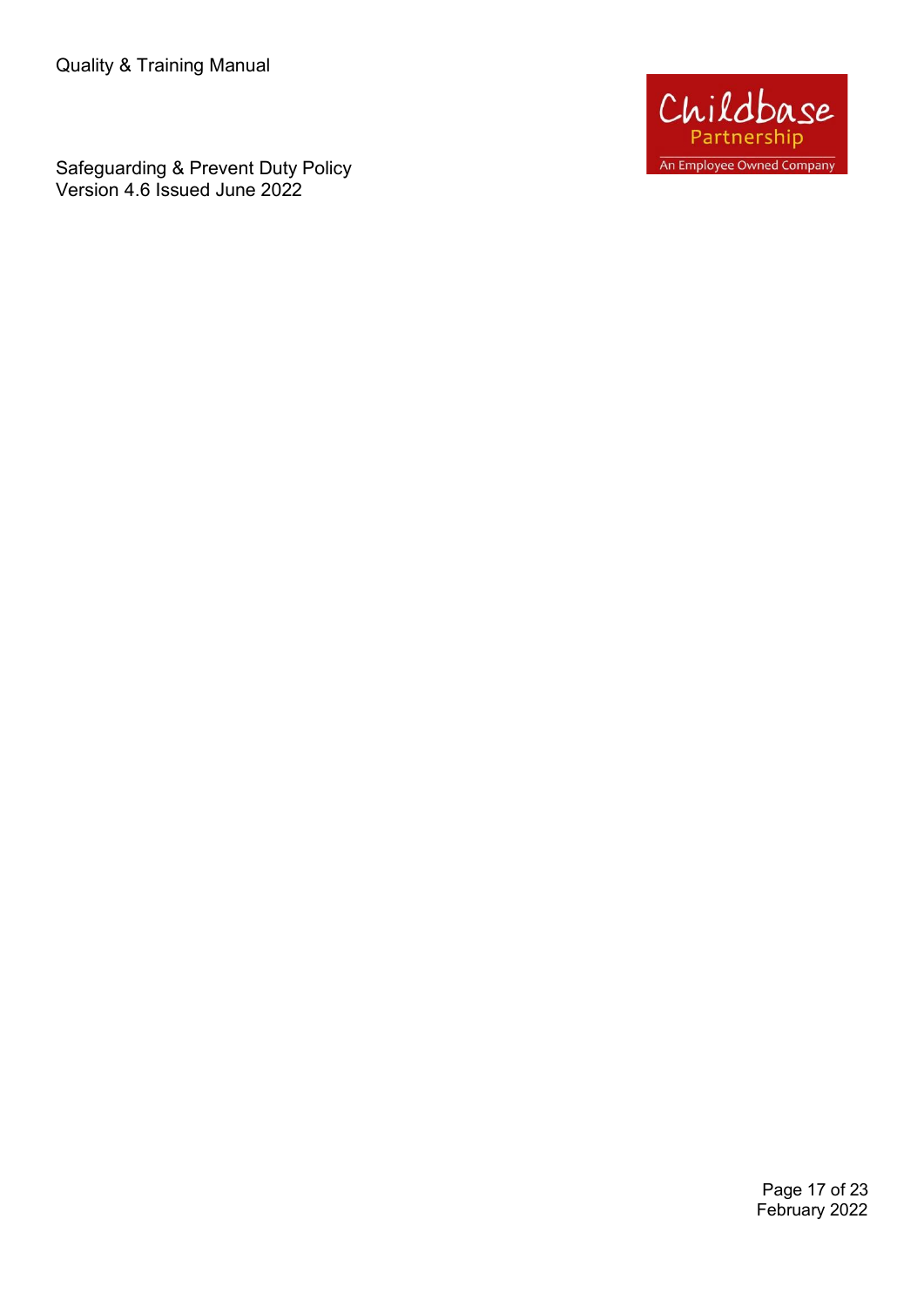

|                  | Name of Child:   |                  | <b>Nursery name and location:</b>                                                             |                                                                   | Date of Birth:                        |                                                                          |                                            | <b>Nursery Start Date:</b>              |                          |  |
|------------------|------------------|------------------|-----------------------------------------------------------------------------------------------|-------------------------------------------------------------------|---------------------------------------|--------------------------------------------------------------------------|--------------------------------------------|-----------------------------------------|--------------------------|--|
| <b>Date</b>      | <b>Time</b>      | Age in<br>months | Incident                                                                                      | <b>Physical Injury</b>                                            | <b>Non</b><br><b>Attendance</b>       | <b>Main content</b><br>of discussion                                     | <b>Behaviour Causing</b><br><b>Concern</b> | <b>Action</b>                           | NM Sign /<br><b>Date</b> |  |
| 5                | 23.11.1 10.00    | 38 <sub>m</sub>  |                                                                                               | Bruises seen at<br>top of both arms<br>when mother<br>dropped off |                                       | Child states she fell off<br>bike, mother unsure of<br>how they occurred |                                            | Chart started                           | A Smith<br>23.11.15      |  |
|                  | 16.04.16 3.00 pm | 38 <sub>m</sub>  | Child very hungry<br>and asked for food in<br>the morning. Ate 3<br>helpings at lunch<br>time |                                                                   |                                       |                                                                          |                                            | Noted                                   | A Smith<br>16.01.16      |  |
| 23.07.16 All day |                  | 30 <sub>m</sub>  |                                                                                               |                                                                   | <b>Not</b><br>previously<br>discussed | Mother says child unwell - GP<br>not seen                                |                                            | Discussion with family social<br>worker | A Smith<br>23.07.16      |  |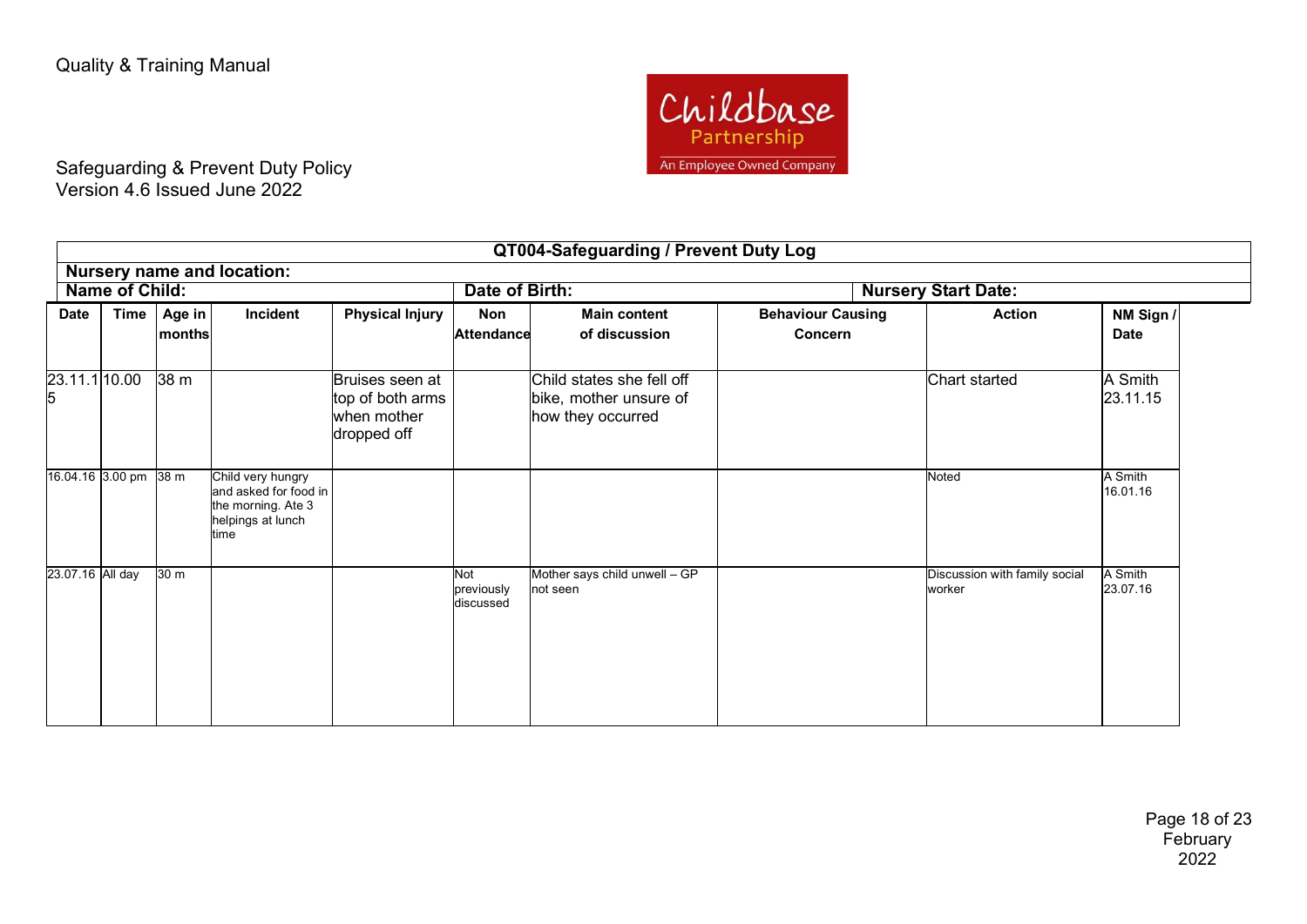

| 13.08.16 All day |                | 33 <sub>m</sub>  | Mother collects<br>smelling of alcohol |                        |                          | QT004-Safeguarding / Prevent Duty Log |                                     | Discuss with line manager.<br>Contact RD for advice -<br>Safeguarding referral | A Smith<br>13.08.16      |  |
|------------------|----------------|------------------|----------------------------------------|------------------------|--------------------------|---------------------------------------|-------------------------------------|--------------------------------------------------------------------------------|--------------------------|--|
|                  |                |                  | <b>Nursery name and location:</b>      |                        |                          |                                       |                                     |                                                                                |                          |  |
|                  | Name of Child: |                  |                                        |                        | Date of Birth:           |                                       |                                     | <b>Nursery Start Date:</b>                                                     |                          |  |
| <b>Date</b>      | <b>Time</b>    | Age in<br>months | Incident                               | <b>Physical Injury</b> | Non<br><b>Attendance</b> | <b>Main content</b><br>of discussion  | <b>Behaviour Causing</b><br>Concern | <b>Action</b>                                                                  | NM Sign /<br><b>Date</b> |  |
|                  |                |                  |                                        |                        |                          |                                       |                                     |                                                                                |                          |  |
|                  |                |                  |                                        |                        |                          |                                       |                                     |                                                                                |                          |  |
|                  |                |                  |                                        |                        |                          |                                       |                                     |                                                                                |                          |  |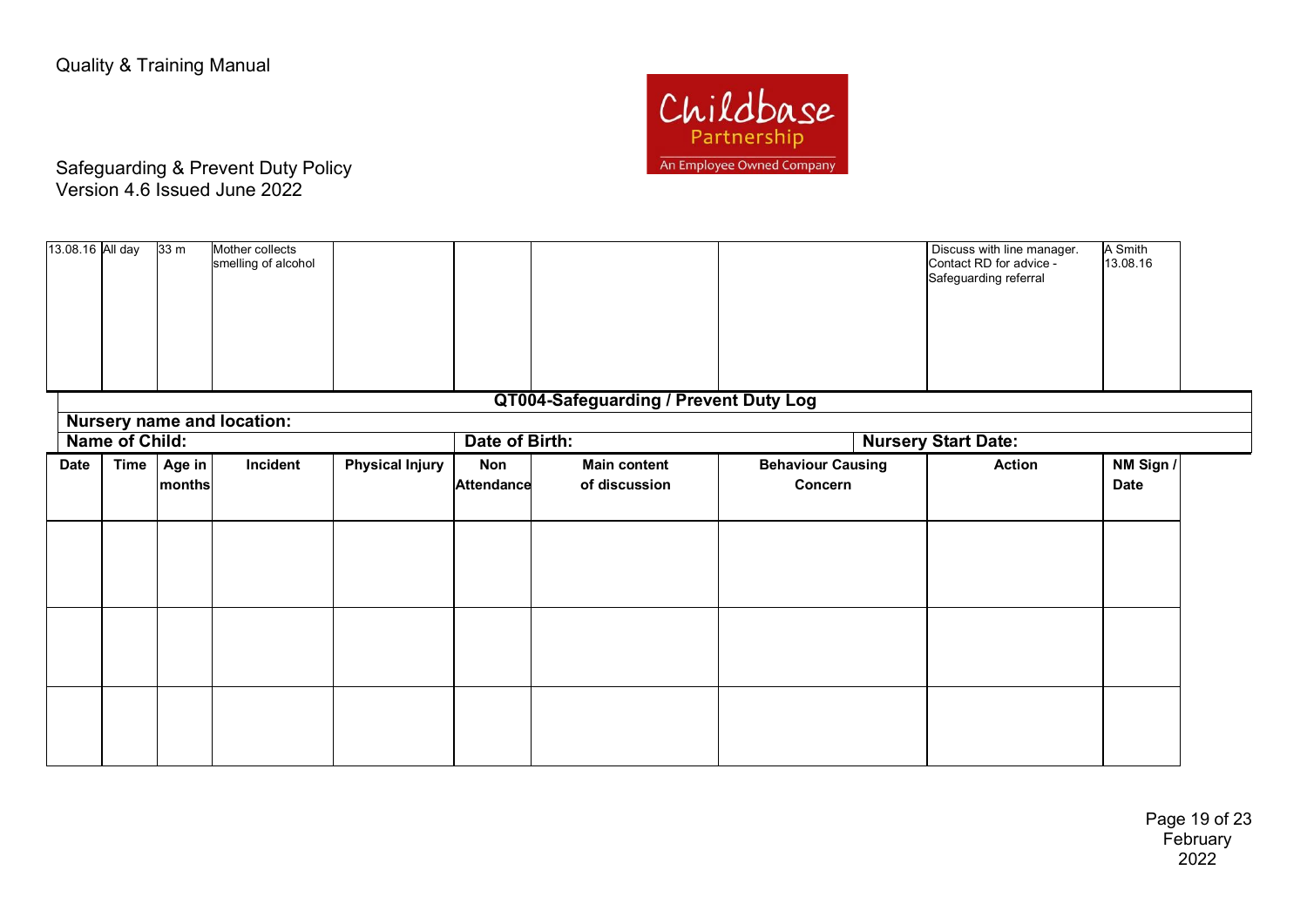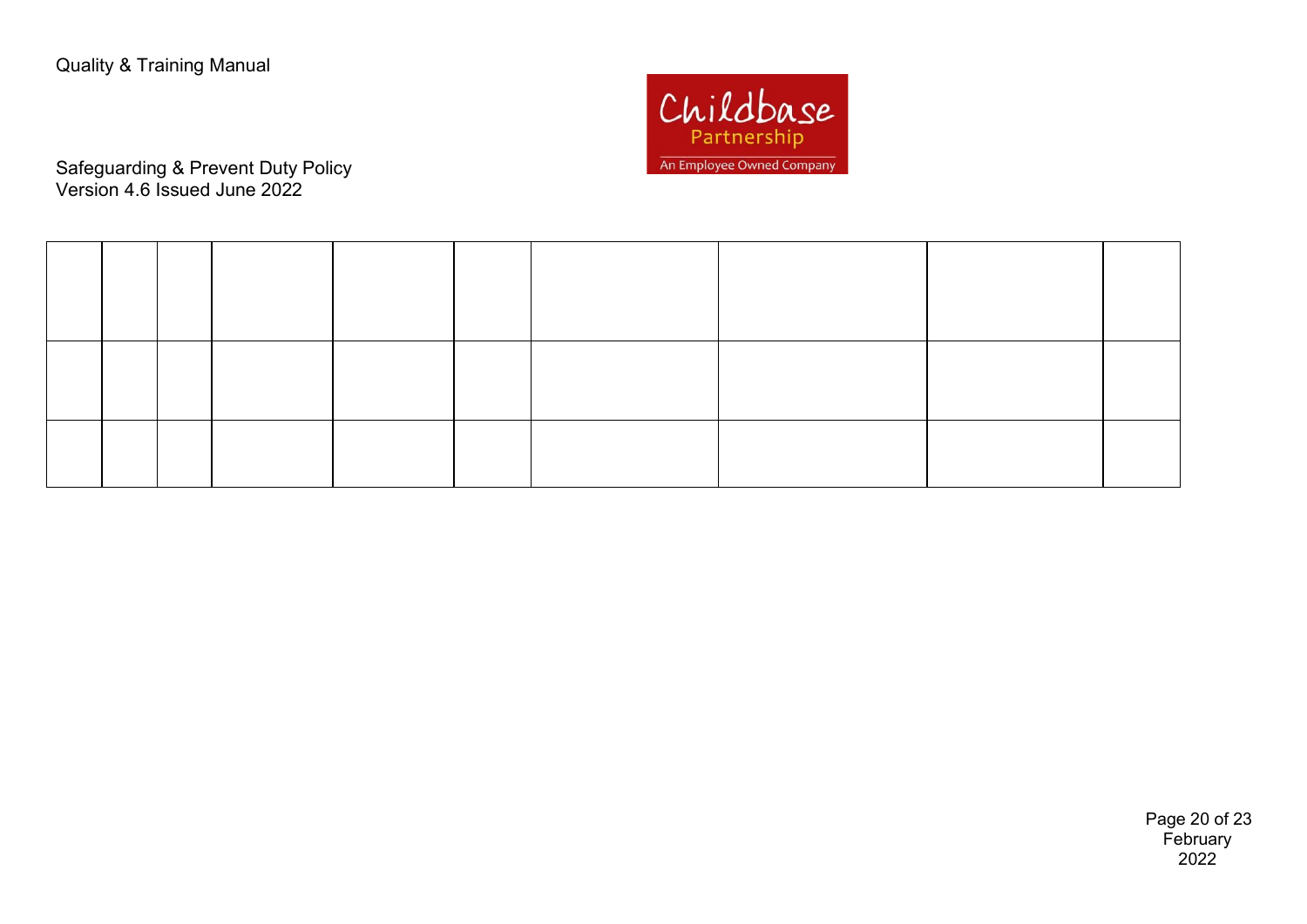# Quality & Training Manual Safeguarding & Prevent Duty Policy



# **QT005 Notice Board Information**

# **Safeguarding and Prevent Duty Contact Sheet**

# **NURSERY NAME**

**The Designated Person for Safeguarding and Prevent concerns is:**



**The Deputy Designated Person for Safeguarding and Prevent concerns is:**



Name: Name:

………………………………………… ……………………………………….

Where you can find me in the nursery Where you can find me in the nursery

Page 21 of 23 **February** 2022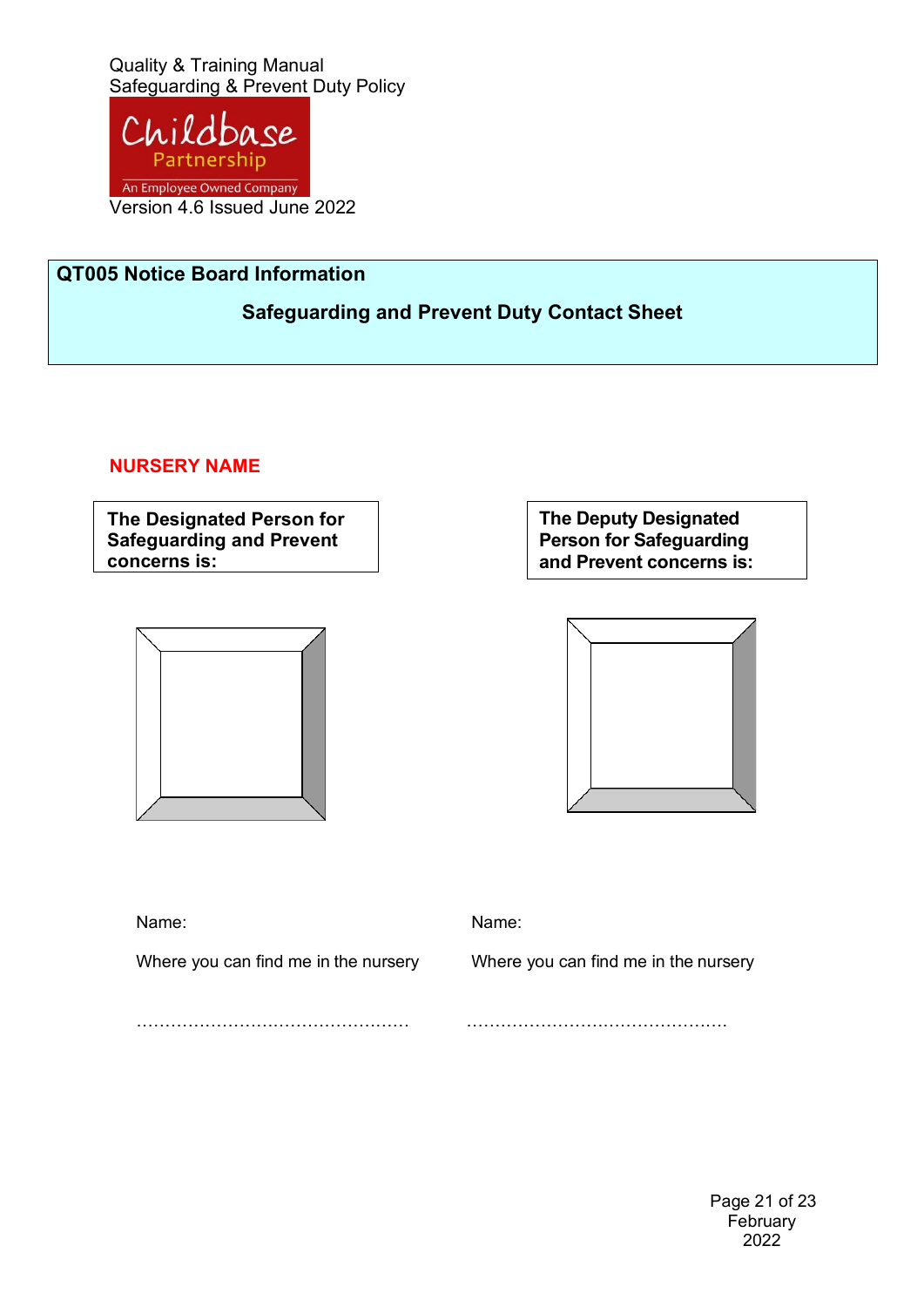# Quality & Training Manual Safeguarding & Prevent Duty Policy



| The Local Authority for the nursery                                               |                         |
|-----------------------------------------------------------------------------------|-------------------------|
| is:                                                                               |                         |
| <b>Local Safeguarding</b>                                                         | Name:                   |
| <b>Children's Board key</b><br>contact                                            | <b>Tel Number:</b>      |
|                                                                                   | Fax:                    |
|                                                                                   | Number:                 |
| <b>Ofsted</b>                                                                     | <b>Ofsted Number:</b>   |
|                                                                                   | <b>Tel Number:</b>      |
| <b>Area Manager</b>                                                               | <b>Numbers:</b>         |
| <b>Regional Director</b>                                                          |                         |
| <b>Head of Safeguarding</b>                                                       |                         |
| Any Other relevant contact<br>numbers specific to your<br><b>Local Authority:</b> | <b>Prevent Contact:</b> |